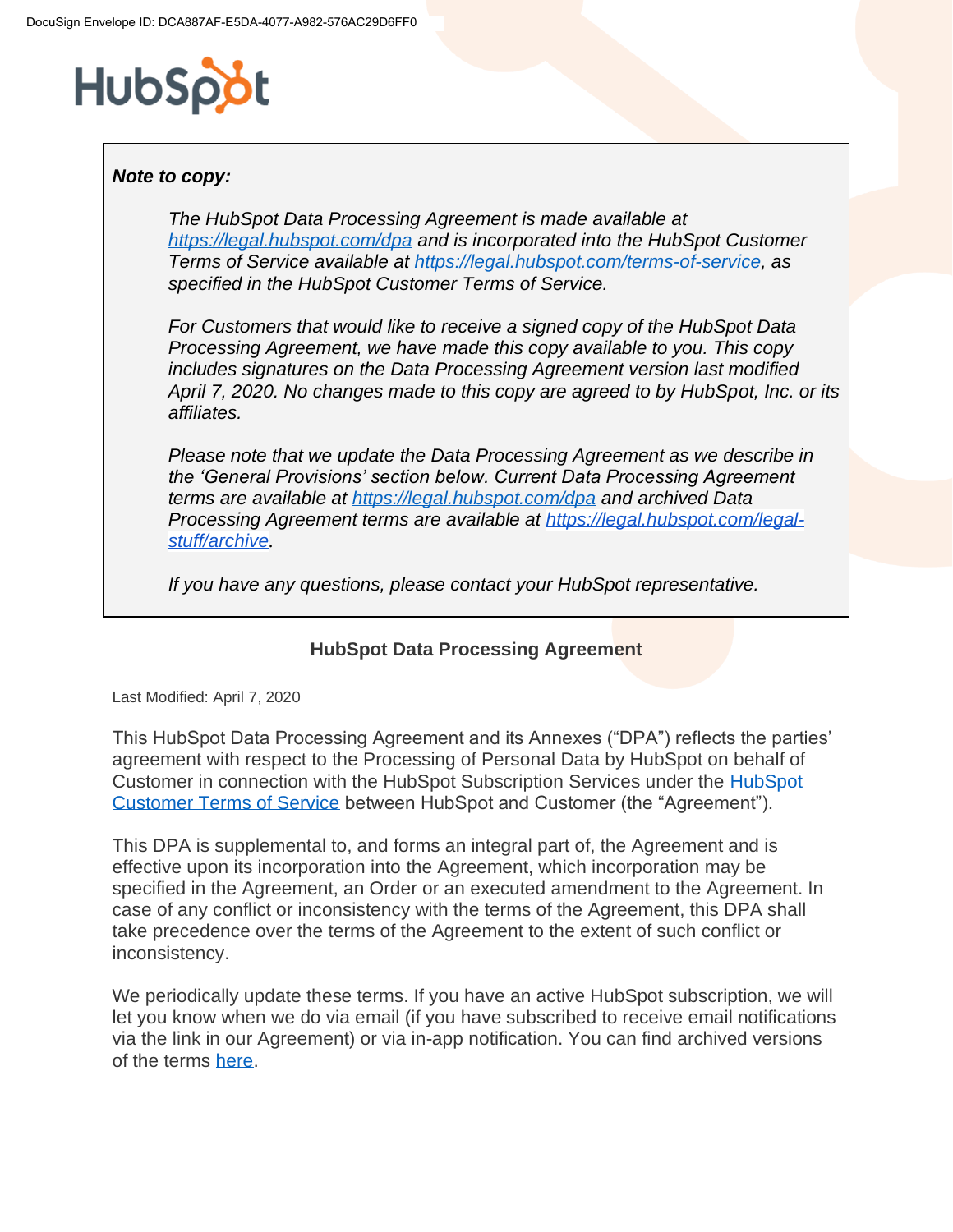The term of this DPA shall follow the term of the Agreement. Terms not otherwise defined herein shall have the meaning as set forth in the Agreement.

- 1. Definitions
- 2. Customer Responsibilities
- 3. HubSpot Obligations
- 4. Data Subject Requests
- 5. Sub-Processors
- 6. Data Transfers
- 7. Additional Provisions for European Data
- 8. Additional Provisions for California Personal Information
- 9. General Provisions
- 10.Parties to this DPA
- Annex 1 Details of Processing
- Annex 2 Security Measures
- Annex 3 Standard Contractual Clauses
- Annex 4 List of Sub-Processors

#### **1. Definitions**

"California Personal Information" means Personal Data that is subject to the protection of the CCPA.

"CCPA" means California Civil Code Sec. 1798.100 et seq. (also known as the California Consumer Privacy Act of 2018).

"Consumer", "Business", "Sell" and "Service Provider" shall have the meanings given to them in the CCPA.

"Controller" means the natural or legal person, public authority, agency or other body which, alone or jointly with others, determines the purposes and means of the Processing of Personal Data.

"Data Protection Laws" means all applicable worldwide legislation relating to data protection and privacy which applies to the respective party in the role of Processing Personal Data in question under the Agreement, including without limitation European Data Protection Laws, the CCPA and the data protection and privacy laws of Australia and Singapore; in each case as amended, repealed, consolidated or replaced from time to time.

"Data Subject" means the individual to whom Personal Data relates.

"Europe" means the European Union, the European Economic Area and/or their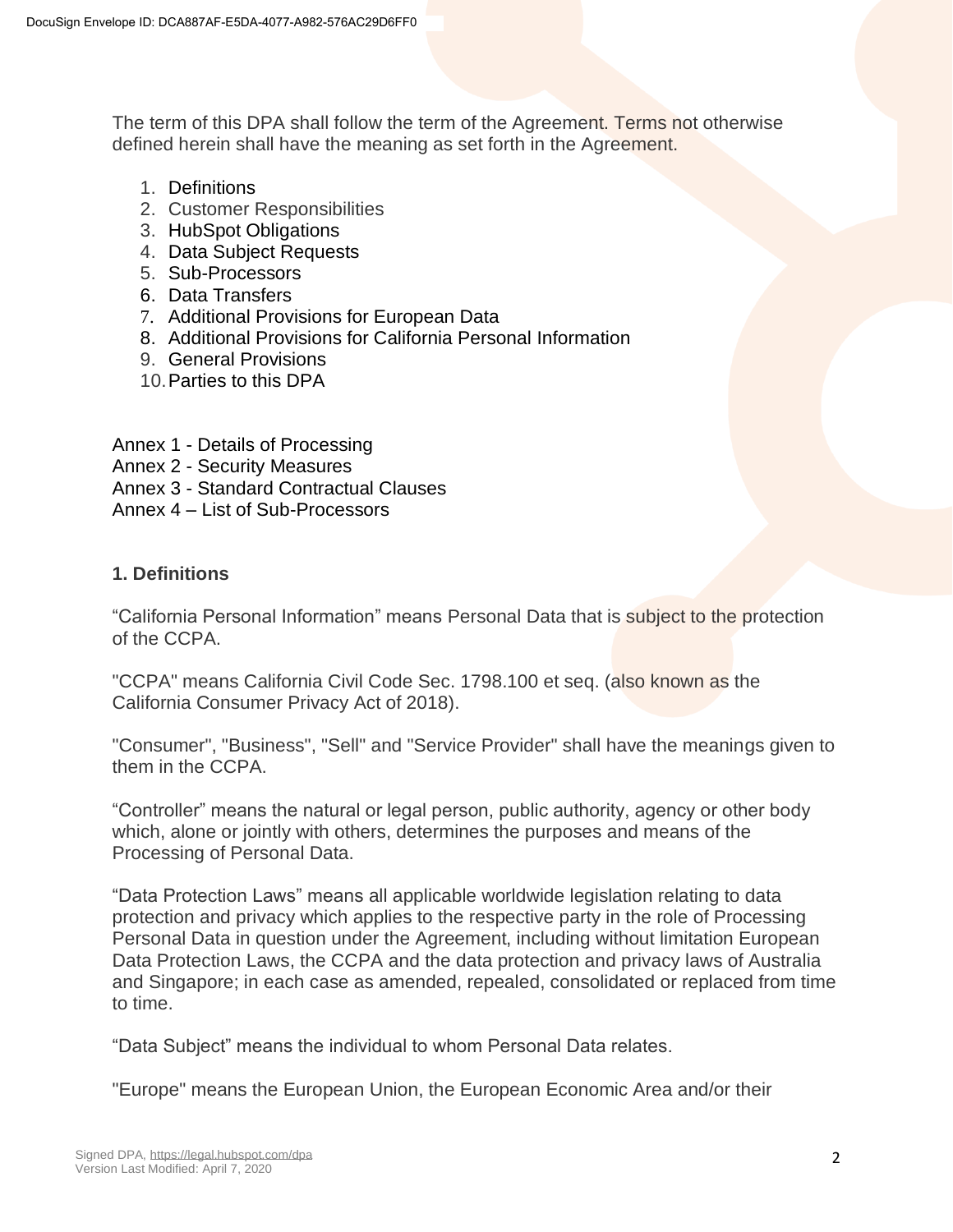member states, Switzerland and the United Kingdom.

"European Data" means Personal Data that is subject to the protection of European Data Protection Laws.

"European Data Protection Laws" means data protection laws applicable in Europe, including: (i) Regulation 2016/679 of the European Parliament and of the Council on the protection of natural persons with regard to the processing of personal data and on the free movement of such data (General Data Protection Regulation) ("GDPR"); (ii) Directive 2002/58/EC concerning the processing of personal data and the protection of privacy in the electronic communications sector; and (iii) applicable national implementations of (i) and (ii); or (iii) in respect of the United Kingdom, any applicable national legislation that replaces or converts in domestic law the GDPR or any other law relating to data and privacy as a consequence of the United Kingdom leaving the European Union; and (iv) Swiss Federal Data Protection Act on 19 June 1992 and its Ordinance; in each case, as may be amended, superseded or replaced.

"Instructions" means the written, documented instructions issued by a Controller to a Processor, and directing the same to perform a specific or general action with regard to Personal Data (including, but not limited to, depersonalizing, blocking, deletion, making available).

"Permitted Affiliates" means any of Customer's Affiliates that (i) are permitted to use the Subscription Services pursuant to the Agreement, but have not signed their own separate agreement with HubSpot and are not a "Customer" as defined under the Agreement, (ii) qualify as a Controller of Personal Data Processed by HubSpot, and (iii) are subject to European Data Protection Laws.

"Personal Data" means any information relating to an identified or identifiable individual where such information is contained within Customer Data and is protected similarly as personal data, personal information or personally identifiable information under applicable Data Protection Laws.

"Personal Data Breach" means a breach of security leading to the accidental or unlawful destruction, loss, alteration, unauthorized disclosure of, or access to, Personal Data transmitted, stored or otherwise Processed by HubSpot and/or its Sub-Processors in connection with the provision of the Subscription Services. "Personal Data Breach" shall not include unsuccessful attempts or activities that do not compromise the security of Personal Data, including unsuccessful log-in attempts, pings, port scans, denial of service attacks, and other network attacks on firewalls or networked systems.

"Privacy Shield" means the EU-U.S. and Swiss-US Privacy Shield self-certification program operated by the U.S. Department of Commerce and approved by the European Commission pursuant to its Decision of July,12 2016 and by the Swiss Federal Council on January 11, 2017 respectively.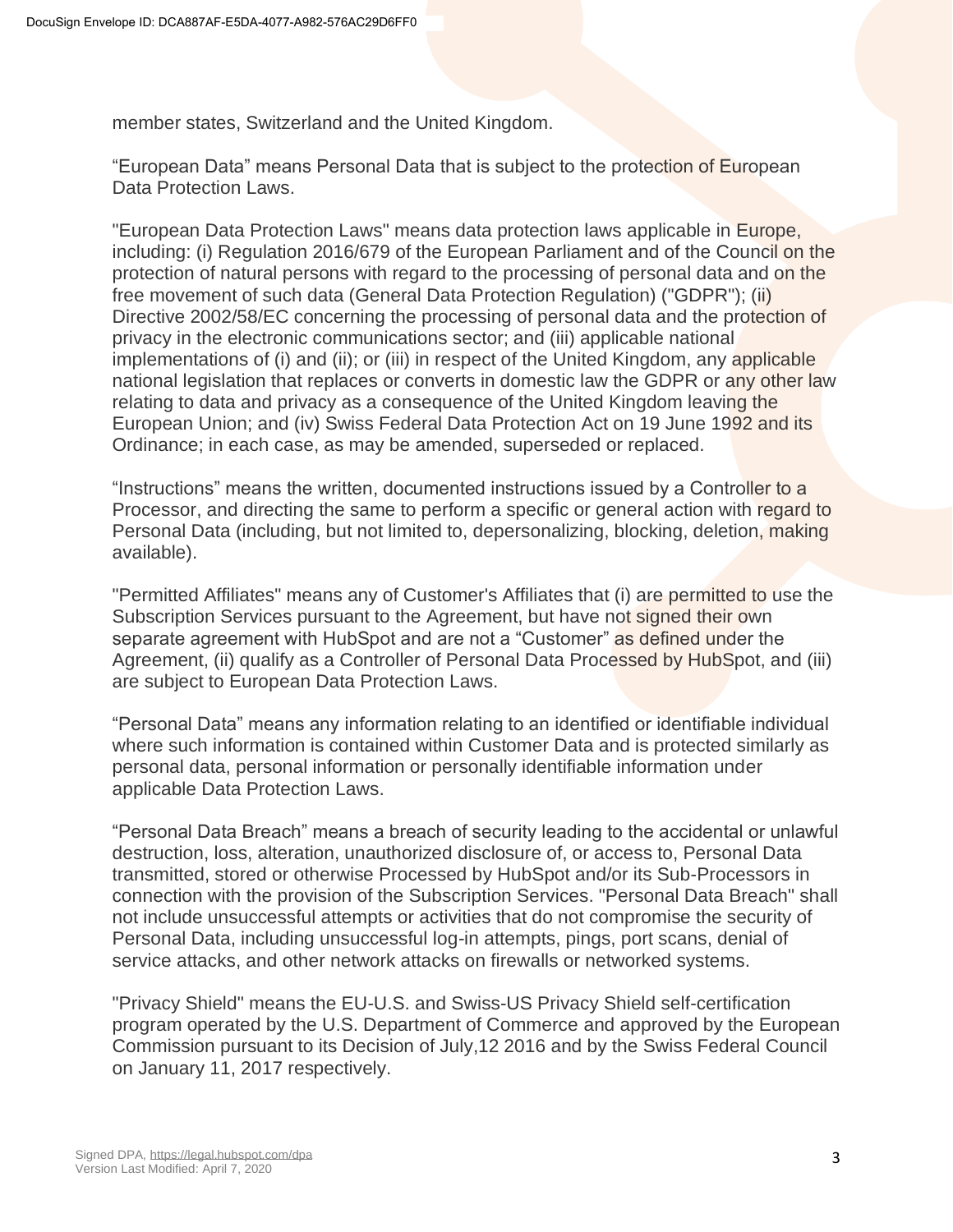"Privacy Shield Principles" means the Privacy Shield Principles (as supplemented by the Supplemental Principles) contained in Annex II to the European Commission Decision of July,12 2016.

"Processing" means any operation or set of operations which is performed on Personal Data, encompassing the collection, recording, organization, structuring, storage, adaptation or alteration, retrieval, consultation, use, disclosure by transmission, dissemination or otherwise making available, alignment or combination, restriction or erasure of Personal Data. The terms "Process", "Processes" and "Processed" will be construed accordingly.

"Processor" means a natural or legal person, public authority, agency or other body which Processes Personal Data on behalf of the Controller.

"Standard Contractual Clauses" means the standard contractual clauses for Processors approved pursuant to the European Commission's decision (C(2010)593) of 5 February 2010, in the form set out at Annex 3.

"Sub-Processor" means any Processor engaged by HubSpot or its Affiliates to assist in fulfilling HubSpot's obligations with respect to the provision of the Subscription Services under the Agreement. Sub-Processors may include third parties or HubSpot Affiliates but shall exclude any HubSpot employee or consultant.

# **2. Customer Responsibilities**

a. Compliance with Laws. Within the scope of the Agreement and in its use of the services, Customer shall be responsible for complying with all requirements that apply to it under applicable Data Protection Laws with respect to its Processing of Personal Data and the Instructions it issues to HubSpot.

In particular but without prejudice to the generality of the foregoing, Customer acknowledges and agrees that it shall be solely responsible for: (i) the accuracy, quality, and legality of Customer Data and the means by which Customer acquired Personal Data; (ii) complying with all necessary transparency and lawfulness requirements under applicable Data Protection Laws for the collection and use of the Personal Data, including obtaining any necessary consents and authorizations (particularly for use by Customer for marketing purposes); (iii) ensuring it has the right to transfer, or provide access to, the Personal Data to HubSpot for Processing in accordance with the terms of the Agreement (including this DPA); (iv) ensuring that its Instructions to HubSpot regarding the Processing of Personal Data comply with applicable laws, including Data Protection Laws; and (v) complying with all laws (including Data Protection Laws) applicable to any emails or other content created, sent or managed through the Subscription Services, including those relating to obtaining consents (where required) to send emails, the content of the emails and its email deployment practices. Customer shall inform HubSpot without undue delay if it is not able to comply with its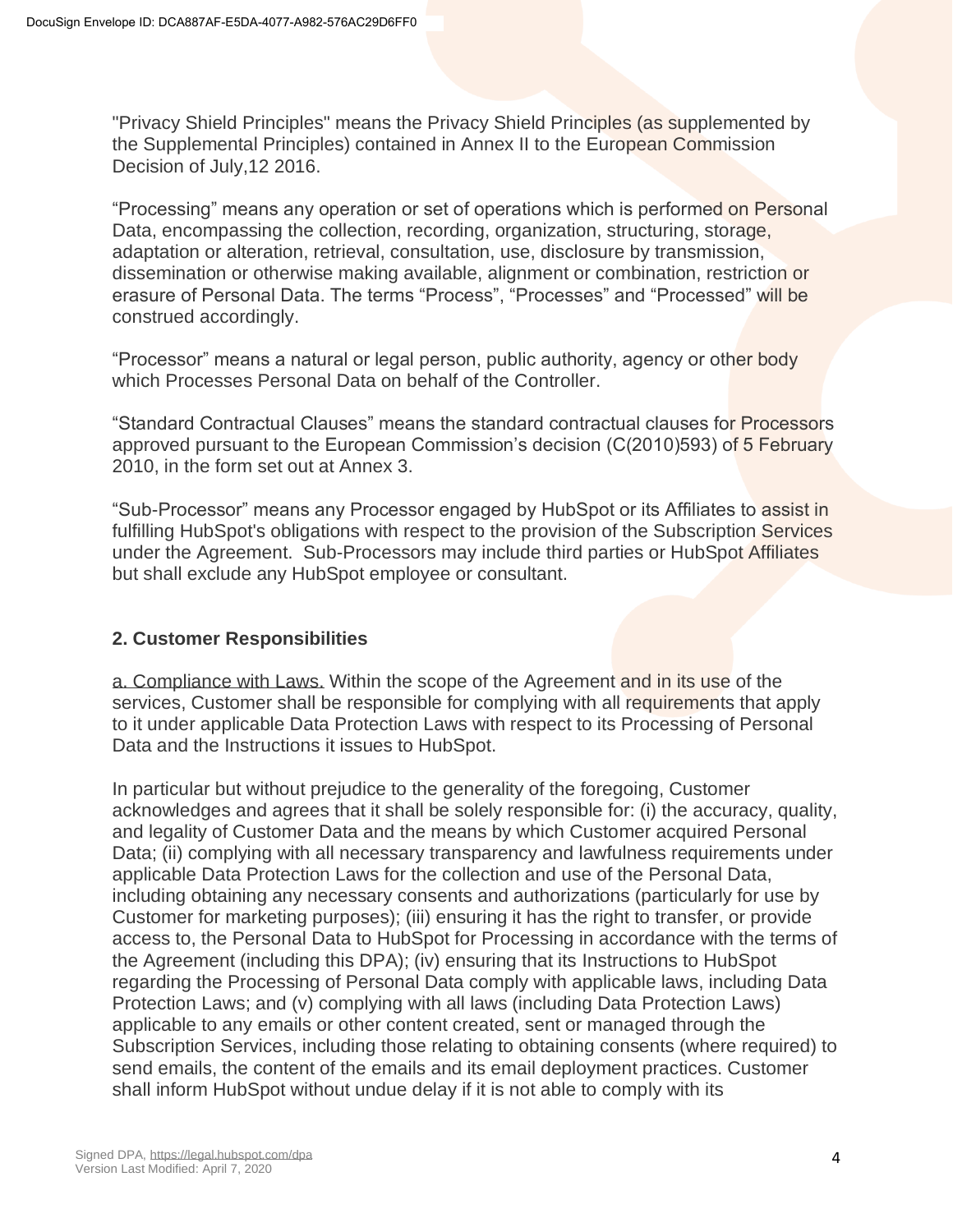responsibilities under this sub-section (a) or applicable Data Protection Laws.

b. Controller Instructions. The parties agree that the Agreement (including this DPA), together with Customer's use of the Subscription Service in accordance with the Agreement, constitute Customer's complete and final Instructions to HubSpot in relation to the Processing of Personal Data, and additional instructions outside the scope of the Instructions shall require prior written agreement between Customer and HubSpot.

# **3. HubSpot Obligations**

a. Compliance with Instructions. HubSpot shall only Process Personal Data for the purposes described in this DPA or as otherwise agreed within the scope of Customer's lawful Instructions, except where and to the extent otherwise required by applicable law. HubSpot is not responsible for compliance with any Data Protection Laws applicable to Customer or Customer's industry that are not generally applicable to HubSpot.

b. Conflict of Laws. If HubSpot becomes aware that it cannot Process Personal Data in accordance with Customer's Instructions due to a legal requirement under any applicable law, HubSpot will (i) promptly notify Customer of that legal requirement to the extent permitted by the applicable law; and (ii) where necessary, cease all Processing (other than merely storing and maintaining the security of the affected Personal Data) until such time as Customer issues new Instructions with which HubSpot is able to comply. If this provision is invoked, HubSpot will not be liable to Customer under the Agreement for any failure to perform the applicable Subscription Services until such time as Customer issues new lawful Instructions with regard to the Processing.

c. Security. HubSpot shall implement and maintain appropriate technical and organizational measures to protect Personal Data from Personal Data Breaches, as described under Annex 2 to this DPA ("Security Measures"). Notwithstanding any provision to the contrary, HubSpot may modify or update the Security Measures at its discretion provided that such modification or update does not result in a material degradation in the protection offered by the Security Measures.

d. Confidentiality. HubSpot shall ensure that any personnel whom HubSpot authorizes to Process Personal Data on its behalf is subject to appropriate confidentiality obligations (whether a contractual or statutory duty) with respect to that Personal Data.

e. Personal Data Breaches. HubSpot will notify Customer without undue delay after it becomes aware of any Personal Data Breach and shall provide timely information relating to the Personal Data Breach as it becomes known or reasonably requested by Customer. At Customer's request, HubSpot will promptly provide Customer with such reasonable assistance as necessary to enable Customer to notify relevant Personal Data Breaches to competent authorities and/or affected Data Subjects, if Customer is required to do so under Data Protection Laws.

f. Deletion or Return of Personal Data. HubSpot will delete or return all Customer Data,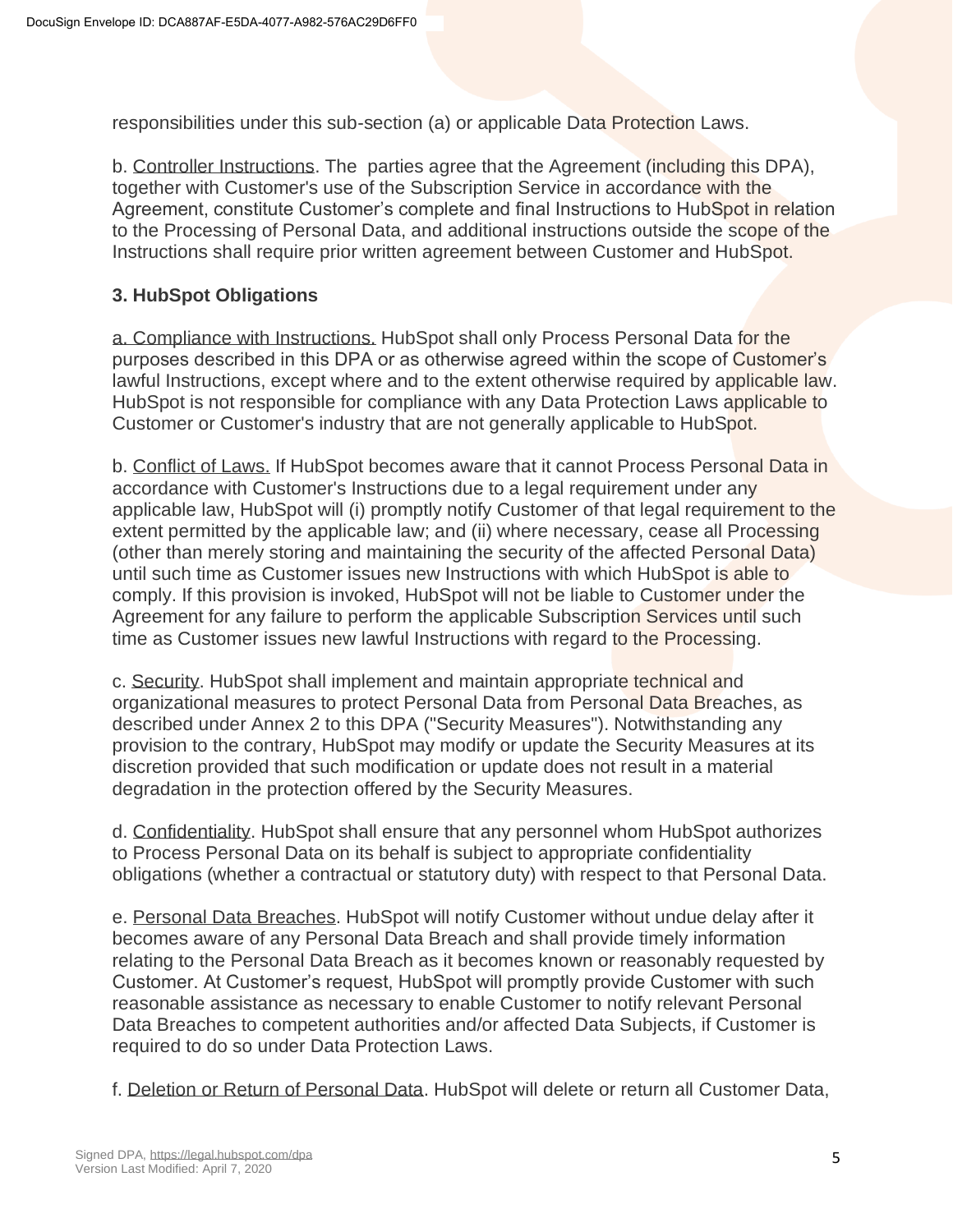including Personal Data (including copies thereof) Processed pursuant to this DPA, on termination or expiration of your Subscription Service in accordance with the procedures and timeframes set out in the Agreement, save that this requirement shall not apply to the extent HubSpot is required by applicable law to retain some or all of the Customer Data, or to Customer Data it has archived on back-up systems, which data HubSpot shall securely isolate and protect from any further Processing and delete in accordance with its deletion practices. You may request the deletion of your HubSpot account after expiration or termination of your subscription by sending a request to [privacy@hubspot.com](mailto:privacy@hubspot.com) or by following the instructions found [here.](https://knowledge.hubspot.com/account/how-do-i-cancel-my-hubspot-account) You may retrieve your Customer Data from your account in accordance with our 'Retrieval of Customer Data' sections throughout our Product Specific Terms.

# **4. Data Subject Requests**

The Subscription Service provides Customer with a number of controls that Customer may use to retrieve, correct, delete or restrict Personal Data, which Customer may use to assist it in connection with its obligations under Data Protection Laws, including its obligations relating to responding to requests from Data Subjects to exercise their rights under applicable Data Protection Laws ("Data Subject Requests").

To the extent that Customer is unable to independently address a Data Subject Request through the Subscription Service, then upon Customer's written request HubSpot shall provide reasonable assistance to Customer to respond to any Data Subject Requests or requests from data protection authorities relating to the Processing of Personal Data under the Agreement. Customer shall reimburse HubSpot for the commercially reasonable costs arising from this assistance.

If a Data Subject Request or other communication regarding the Processing of Personal Data under the Agreement is made directly to HubSpot, HubSpot will promptly inform Customer and will advise the Data Subject to submit their request to Customer. Customer shall be solely responsible for responding substantively to any such Data Subject Requests or communications involving Personal Data.

#### **5. Sub-Processors**

Customer agrees that HubSpot may engage Sub-Processors to Process Personal Data on Customer's behalf. HubSpot has currently appointed, as Sub-Processors, the HubSpot Affiliates and third parties listed in Annex 4 to this DPA. HubSpot shall notify Customer if it adds or removes Sub-Processors to Annex 4 prior to any such changes, if Customer opts-in to receive such email notifications by completing the form available [here.](https://legal.hubspot.com/subscribe-subprocessor-updates?hsLang=fr)

Where HubSpot engages Sub-Processors, HubSpot will impose data protection terms on the Sub-Processors that provide at least the same level of protection for Personal Data as those in this DPA, to the extent applicable to the nature of the services provided by such Sub-Processors. HubSpot will remain responsible for each Sub-Processor's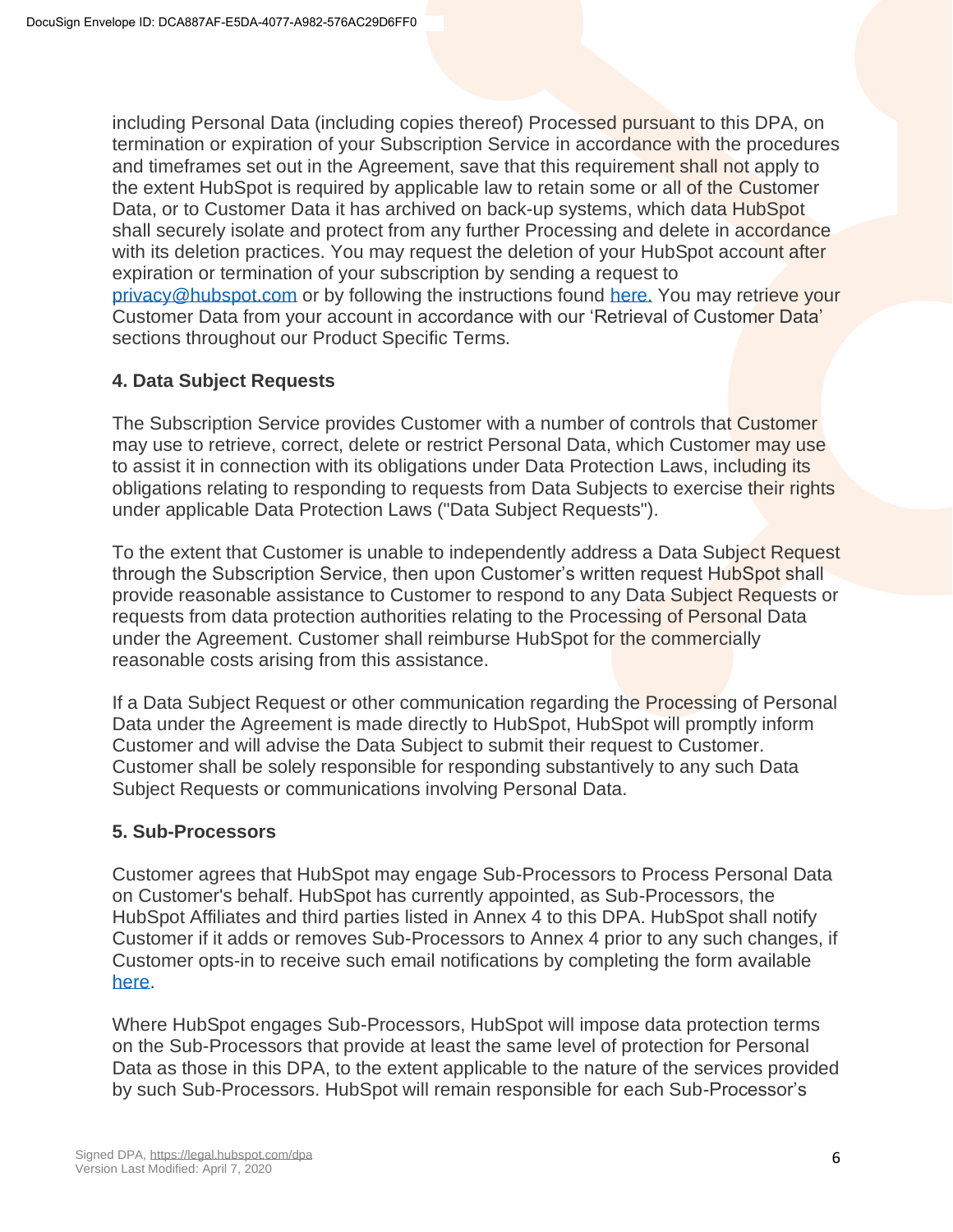compliance with the obligations of this DPA and for any acts or omissions of such Sub-Processor that cause HubSpot to breach any of its obligations under this DPA.

# **6. Data Transfers**

Customer acknowledges and agrees that HubSpot may access and Process Personal Data on a global basis as necessary to provide the Subscription Service in accordance with the Agreement, and in particular that Personal Data will be transferred to and Processed by HubSpot, Inc. in the United States and to other jurisdictions where HubSpot Affiliates and Sub-Processors have operations. HubSpot shall ensure such transfers are made in compliance with the requirements of Data Protection Laws.

# **7. Additional Provisions for European Data**

a. Scope of Section 7. This Section 7 (Additional Provisions for European Data) shall apply only with respect to European Data.

b. Roles of the Parties. When Processing European Data in accordance with Customer's Instructions, the parties acknowledge and agree that Customer is the Controller of European Data and HubSpot is the Processor.

c. Instructions. If HubSpot believes that an Instruction of Customer infringes European Data Protection Laws (where applicable), it will inform Customer without delay.

d. Notification and Objection to New Sub-Processors. HubSpot will notify Customer of any changes to Sub-processors by updating Annex 4 to this DPA and will give Customer the opportunity to object to the engagement of the new Sub-Processor on reasonable grounds relating to the protection of Personal Data within 30 days after updating Annex 4 to this DPA. If Customer does notify HubSpot of such an objection, the parties will discuss Customer's concerns in good faith with a view to achieving a commercially reasonable resolution. If no such resolution can be reached, HubSpot will, at its sole discretion, either not appoint the new Sub-Processor, or permit Customer to suspend or terminate the affected Subscription Service in accordance with the termination provisions of the Agreement without liability to either party (but without prejudice to any fees incurred by Customer prior to suspension or termination).

e. Data Protection Impact Assessments and Consultation with Supervisory Authorities. To the extent that the required information is reasonably available to HubSpot, and Customer does not otherwise have access to the required information, HubSpot will provide reasonable assistance to Customer with any data protection impact assessments, and prior consultations with supervisory authorities or other competent data privacy authorities to the extent required by European Data Protection Laws.

# f. Transfer Mechanisms for Data Transfers.

(A) HubSpot shall not transfer European Data to any country or recipient not recognized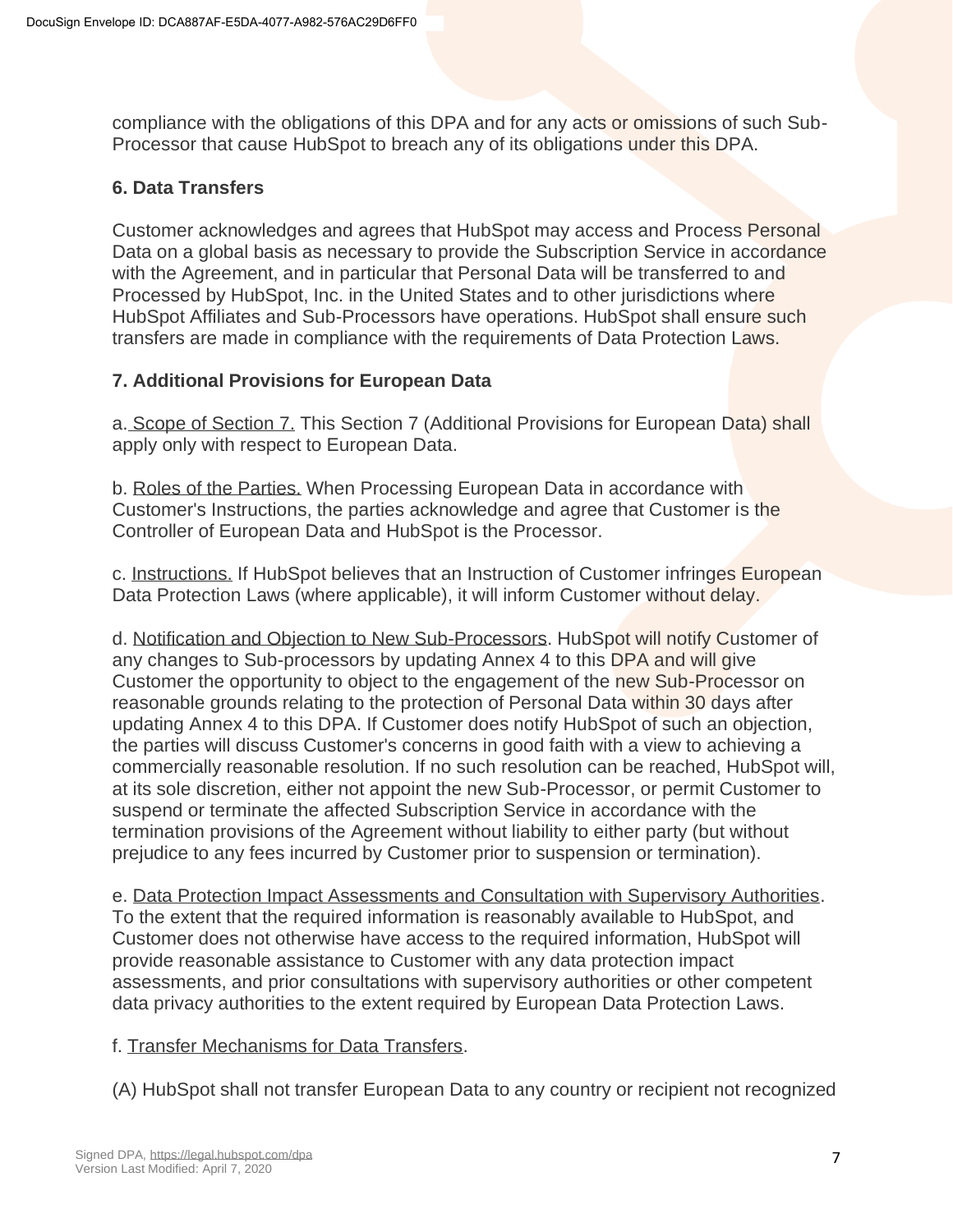as providing an adequate level of protection for Personal Data (within the meaning of European Data Protection Law), unless it first takes all such measures as are necessary to ensure the transfer is in compliance with applicable European Data Protection Laws. Such measures may include (without limitation) transferring such data to a recipient that is self-certified to the Privacy Shield, to a recipient that has achieved binding corporate rules authorization in accordance with European Data Protection Law, or to a recipient that has executed appropriate standard contractual clauses adopted or approved by the European Commission.

(B) Customer acknowledges that in connection with the performance of the Subscription Services, HubSpot, Inc. is a recipient of European Data in the United States. The parties agree that HubSpot makes available the transfer mechanisms listed below:

- (a) **Standard Contractual Clauses**: HubSpot, Inc. agrees to abide by and process European Data in compliance with the Standard Contractual Clauses, provided that notwithstanding the foregoing the parties agree that where the HubSpot contracting entity under the Agreement is not HubSpot, Inc., such contracting entity (not HubSpot, Inc.) will remain fully and solely responsible and liable to Customer for the performance of the Standard Contractual Clauses by HubSpot, Inc. If and to the extent the Standard Contractual Clauses (where applicable) conflict with any provision of this DPA, the Standard Contractual Clauses shall prevail to the extent of such conflict.
- (b) **Privacy Shield**: For as long as HubSpot, Inc. is self-certified to the Privacy Shield and to the extent that the Standard Contractual Clauses are revoked, or held by a court of competent jurisdiction to be invalid the parties acknowledge and agree that: (i) HubSpot, Inc will be deemed to provide adequate protection for European Data (within the meaning of European Data Protection Laws) by virtue of having self-certified its compliance with Privacy Shield; (ii) HubSpot, Inc. shall process European Data in compliance with the Privacy Shield Principles; and (iii) if HubSpot, Inc is unable to comply with this requirement, HubSpot shall inform Customer.

g. Demonstration of Compliance. HubSpot shall make available to Customer all information reasonably necessary to demonstrate compliance with this DPA and allow for and contribute to audits, including inspections by Customer in order to assess compliance with this DPA. Customer acknowledges and agrees that it shall exercise its audit rights under this DPA by instructing HubSpot to comply with the audit measures described in this sub-section (g). Customer acknowledges that the Subscription Service is hosted by HubSpot's data center partners who maintain independently validated security programs (including SOC 2 and ISO 27001) and HubSpot's systems are regularly tested by independent third party penetration testing firms. Upon request, HubSpot shall supply (on a confidential basis) a summary copy of its penetration testing report(s) to Customer so that Customer can verify HubSpot's compliance with this DPA. Further, at Customer's written request, HubSpot will provide written responses (on a confidential basis) to all reasonable requests for information made by Customer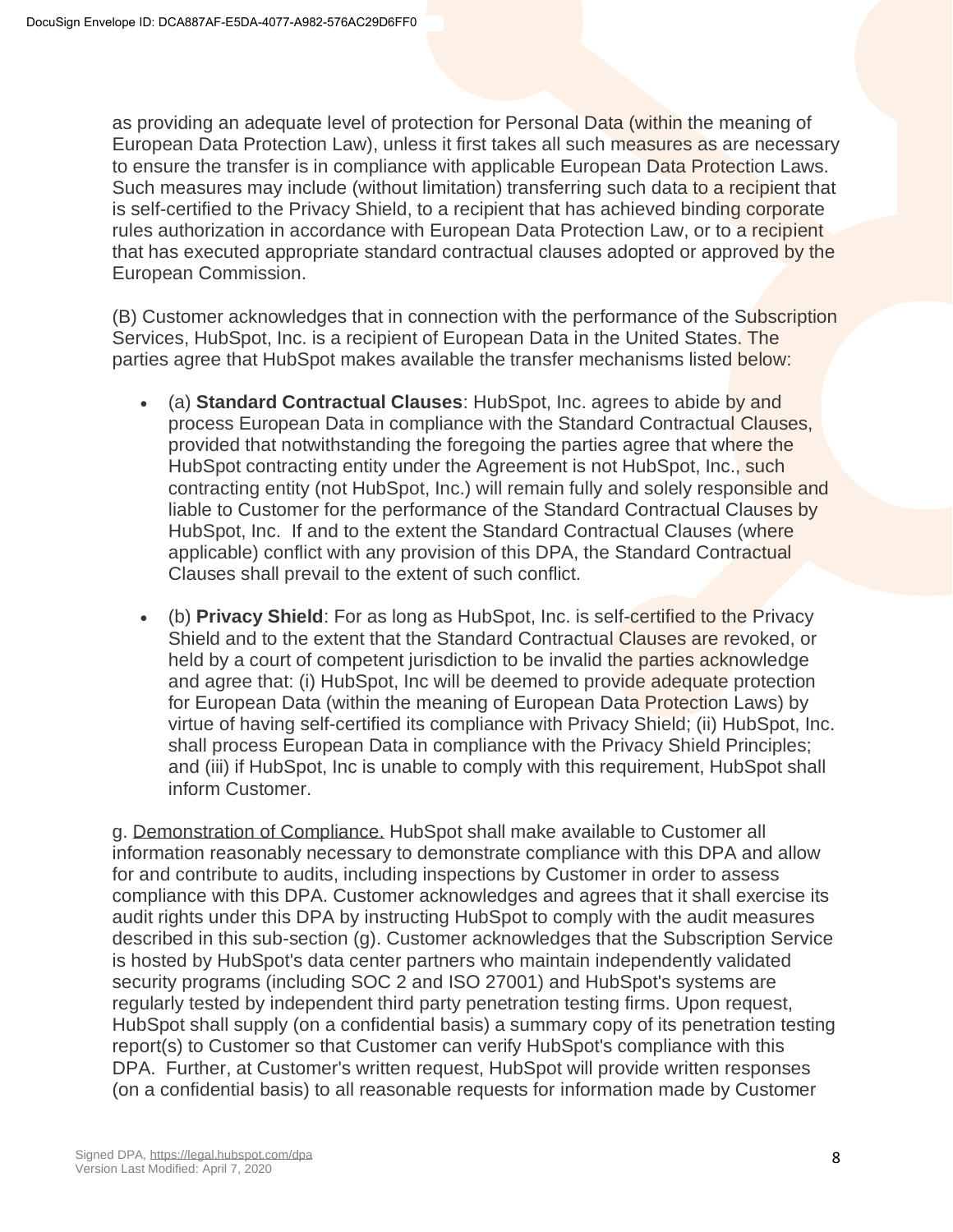necessary to confirm HubSpot's compliance with this DPA, provided that Customer shall not exercise this right more than once per calendar year.

# **8. Additional Provisions for California Personal Information**

a. Scope of Section 8. This Section 8 (Additional Provisions for California Personal Information) shall apply only with respect to California Personal Information.

b. Roles of the Parties. When processing California Personal Information in accordance with Customer's Instructions, the parties acknowledge and agree that Customer is a Business and HubSpot is a Service Provider for the purposes of the CCPA.

c. Responsibilities. The parties agree that HubSpot will process California Personal Information as a Service Provider strictly for the purpose of performing the Subscription Services under the Agreement (the "Business Purpose"). HubSpot uses service data for its own legitimate Business Purpose as per our Product Privacy Policy. The parties agree that HubSpot shall not (a) Sell California Personal Information (as defined in the CCPA); (b) retain, use, or disclose California Personal Information for a commercial purpose other than for the Business Purpose or as otherwise permitted by the CCPA; or (c) retain, use, or disclose California Personal Information outside of the direct business relationship between Customer and HubSpot.

d. Certification. HubSpot certifies that it understands and will comply with the restrictions set out in Section 8(c) (Responsibilities).

# **9. General Provisions**

a. Amendments. Notwithstanding anything else to the contrary in the Agreement and without prejudice to Section 3(c) (Security), HubSpot reserves the right to make any updates and changes to this DPA and the terms that apply in Section 9 (a), para. 1 "Amendment; No Waiver" of the Agreement shall apply.

b. Severability. If any individual provisions of this DPA are determined to be invalid or unenforceable, the validity and enforceability of the other provisions of this DPA shall not be affected.

c. Limitation of Liability. Each party and each of their Affiliates' liability, taken in aggregate, arising out of or related to this DPA (and any other DPAs between the parties) and the Standard Contractual Clauses (where applicable), whether in contract, tort or under any other theory of liability, shall be subject to the limitations and exclusions of liability set out in the section of the Agreement entitled 'Limitation of Liability' and any reference in such section to the liability of a party means aggregate liability of that party and all of its Affiliates under the Agreement (including this DPA). For the avoidance of doubt, if HubSpot, Inc. is not a party to the Agreement, the section of the Agreement entitled 'Limitation of Liability' shall apply as between Customer and HubSpot, Inc., and in such respect any references to 'HubSpot', 'we', 'us'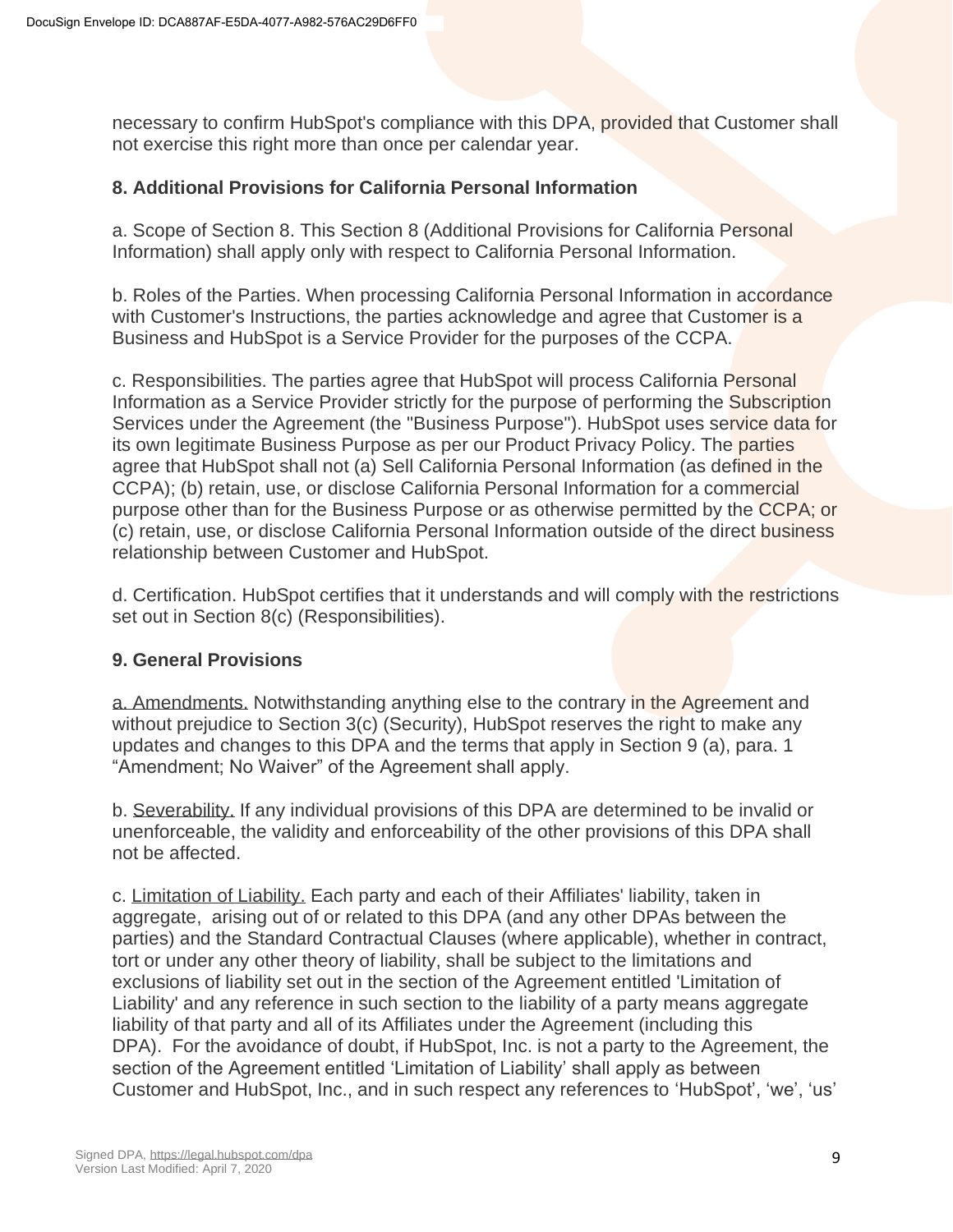or 'our' shall include both HubSpot, Inc. and the HubSpot entity that is a party to the Agreement.

d. Governing Law. This DPA shall be governed by and construed in accordance with the governing law and jurisdiction provisions in the Agreement, unless required otherwise by Data Protection Laws.

#### **10. Parties to this DPA**

a. Permitted Affiliates. By signing the Agreement, Customer enters into this DPA on behalf of itself and, to the extent required under applicable Data Protection Laws, in the name and on behalf of its Permitted Affiliates, thereby establishing a separate DPA between HubSpot and each such Permitted Affiliate subject to the Agreement and Sections 9 and 10 of this DPA. Each Permitted Affiliate agrees to be bound by the obligations under this DPA and, to the extent applicable, the Agreement. For the purposes of this DPA only, and except where indicated otherwise, the term "Customer" shall include Customer and such Permitted Affiliates.

b. Authorization. The legal entity agreeing to this DPA as Customer represents that it is authorized to agree to and enter into this DPA for and on behalf of itself and, as applicable, each of its Permitted Affiliates.

c. Remedies. Except where applicable Data Protection Laws require a Permitted Affiliate to exercise a right or seek any remedy under this DPA against HubSpot directly by itself, the parties agree that (i) solely the Customer entity that is the contracting party to the Agreement shall exercise any right or seek any remedy any Permitted Affiliate may have under this DPA on behalf of its Affiliates, and (ii) the Customer entity that is the contracting party to the Agreement shall exercise any such rights under this DPA not separately for each Permitted Affiliate individually but in a combined manner for itself and all of its Permitted Affiliates together. The Customer entity that is the contracting entity is responsible for coordinating all communication with HubSpot under the DPA and shall be entitled to make and receive any communication related to this DPA on behalf of its Permitted Affiliates.

d. Other rights. The parties agree that Customer shall, when reviewing HubSpot's compliance with this DPA pursuant to Section 7(g) (Demonstration of Compliance), take all reasonable measures to limit any impact on HubSpot and its Affiliates by combining several audit requests carried out on behalf of the Customer entity that is the contracting party to the Agreement and all of its Permitted Affiliates in one single audit.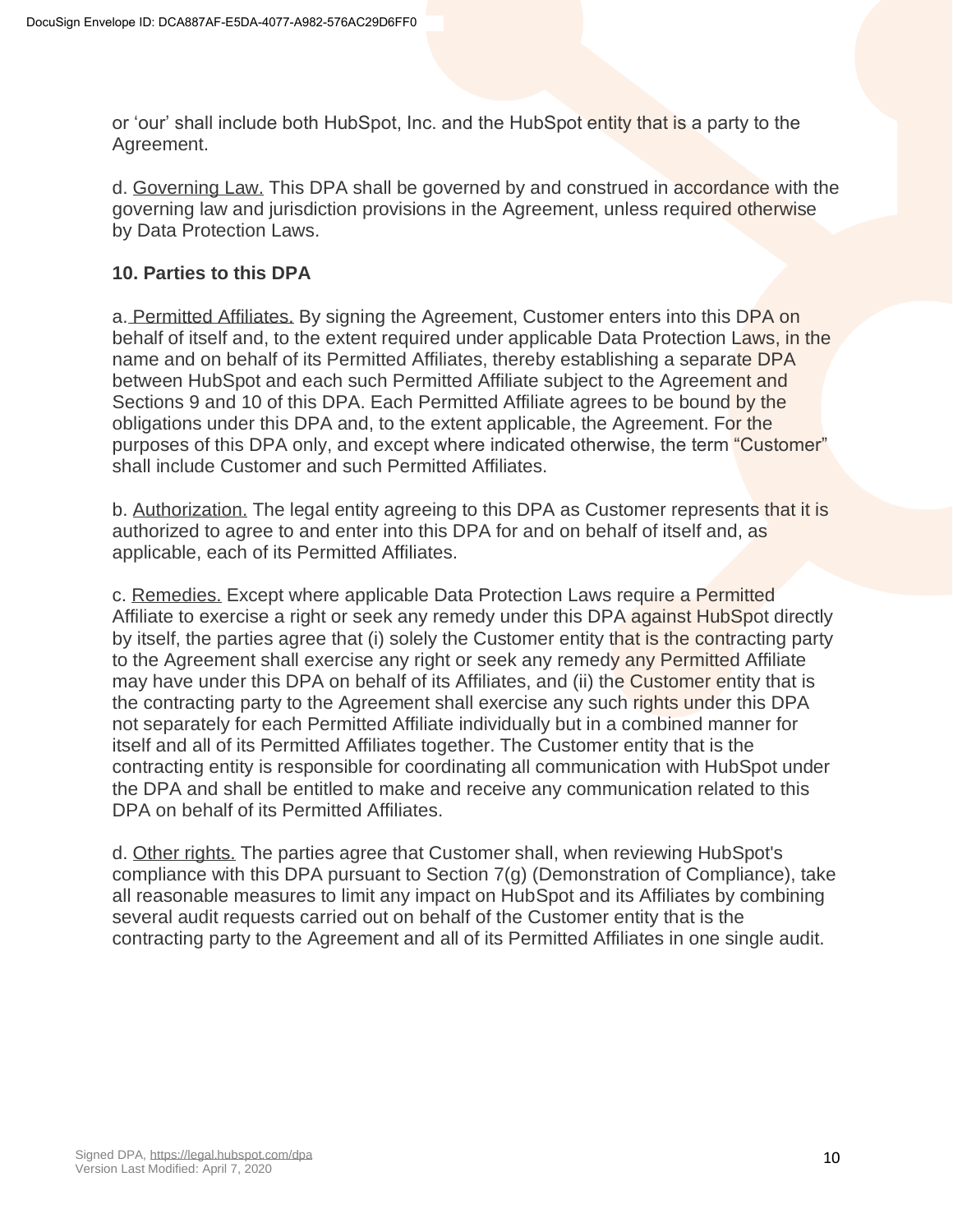# *EXECUTED BY THE PARTIES AUTHORIZED REPRESENTATIVES:*

| HubSpot, Inc., by and on behalf of its<br>affiliates, as applicable.<br>-DocuSigned by: | <b>Controller: Controller:</b>               |  |
|-----------------------------------------------------------------------------------------|----------------------------------------------|--|
|                                                                                         | Signature: View Management of the Signature: |  |
| Name: John P. Kelleher                                                                  |                                              |  |
| <b>Title: General Counsel</b>                                                           |                                              |  |
|                                                                                         |                                              |  |
|                                                                                         |                                              |  |
|                                                                                         |                                              |  |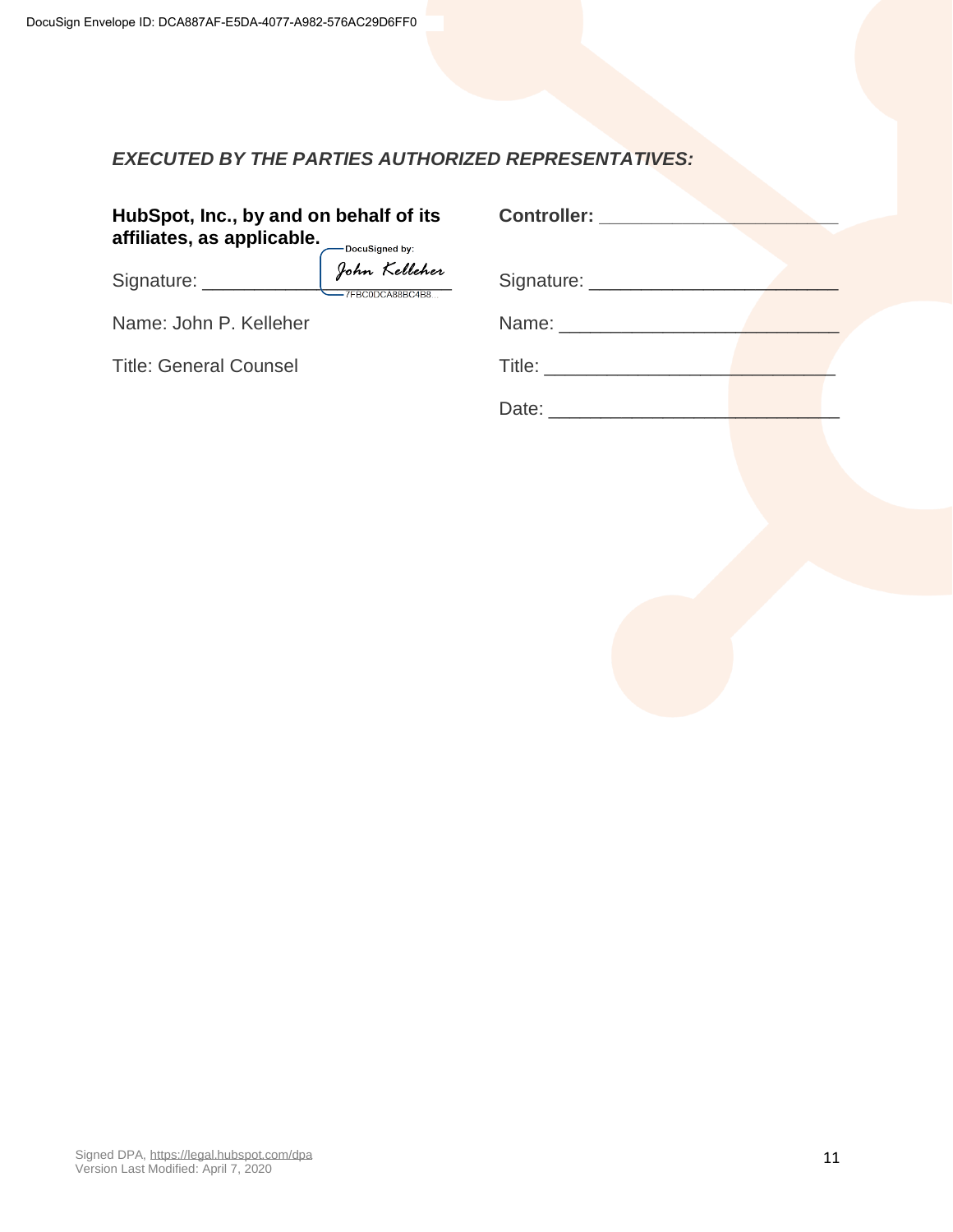#### **Annex 1 - Details of Processing**

This Annex forms part of the DPA.

# **A. Nature and Purpose of Processing**

HubSpot will Process Personal Data as necessary to provide the Subscription Services pursuant to the Agreement, as further specified in the Order Form, and as further instructed by Customer in its use of the Subscription Services.

#### **B. Duration of Processing**

Subject to the Deletion or Return of Personal Data" section of this DPA, HubSpot will Process Personal Data for the duration of the Agreement, unless otherwise agreed in writing.

#### **C. Categories of Data subjects**

Customer may submit Personal Data in the course of using the Subscription Service, the extent of which is determined and controlled by Customer in its sole discretion, and which may include, but is not limited to Personal Data relating to the following categories of Data Subjects:

Customer's Contacts and other end users including Customer's employees, contractors, collaborators, customers, prospects, suppliers and subcontractors. Data Subjects may also include individuals attempting to communicate with or transfer Personal Data to Customer's end users.

# **D. Categories of Personal Data**

Customer may submit Personal Data to the Subscription Services, the extent of which is determined and controlled by Customer in its sole discretion, and which may include but is not limited to the following categories of Personal Data:

- Contact Information (as defined in the HubSpot Customer Terms of Service).
- Any other Personal Data submitted by, sent to, or received by Customer, or Customer's end users, via the Subscription Service.

# **E. Special categories of data (if appropriate)**

The parties do not anticipate the transfer of special categories of data.

#### **F. Processing operations**

Personal Data will be Processed in accordance with the Agreement (including this DPA) and may be subject to the following Processing activities:

a. Storage and other Processing necessary to provide, maintain and improve the Subscription Services provided to Customer; and/or

b. Disclosure in accordance with the Agreement (including this DPA) and/or as compelled by applicable laws.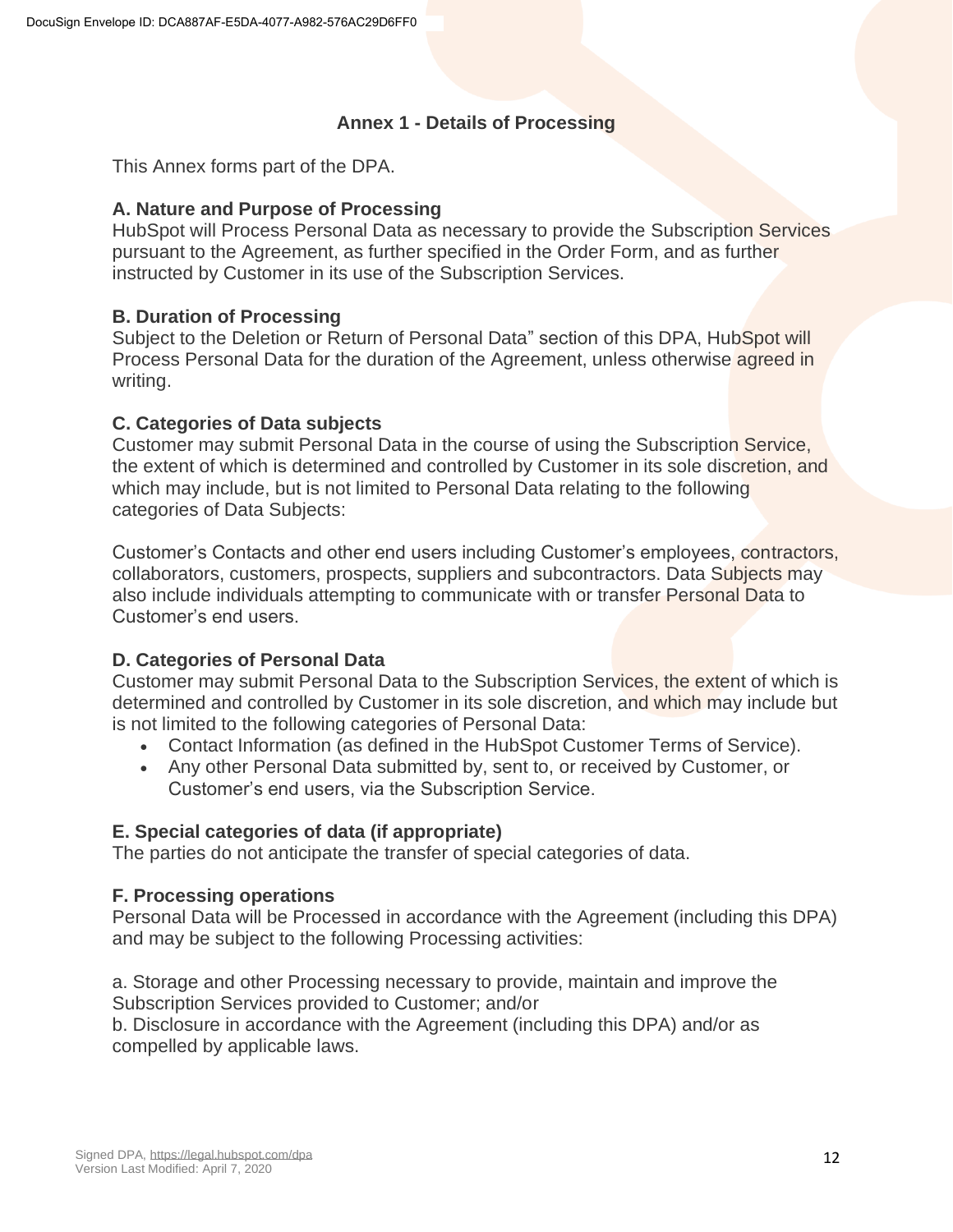#### **Annex 2 - Security Measures**

This Annex forms part of the DPA.

HubSpot currently observes the Security Measures described in this Annex 2. All capitalized terms not otherwise defined herein shall have the meanings as set forth in the Agreement.

# **a) Access Control**

#### i) Preventing Unauthorized Product Access

Outsourced processing: HubSpot hosts its Service with outsourced cloud infrastructure providers. Additionally, HubSpot maintains contractual relationships with vendors in order to provide the Service in accordance with our Data Processing Agreement. HubSpot relies on contractual agreements, privacy policies, and vendor compliance programs in order to protect data processed or stored by these vendors.

Physical and environmental security: HubSpot hosts its product infrastructure with multitenant, outsourced infrastructure providers. The physical and environmental security controls are audited for SOC 2 Type II and ISO 27001 compliance, among other certifications.

Authentication: HubSpot implemented a uniform password policy for its customer products. Customers who interact with the products via the user interface must authenticate before accessing non-public customer data.

Authorization: Customer Data is stored in multi-tenant storage systems accessible to Customers via only application user interfaces and application programming interfaces. Customers are not allowed direct access to the underlying application infrastructure. The authorization model in each of HubSpot's products is designed to ensure that only the appropriately assigned individuals can access relevant features, views, and customization options. Authorization to data sets is performed through validating the user's permissions against the attributes associated with each data set.

Application Programming Interface (API) access: Public product APIs may be accessed using an API key or through Oauth authorization

ii) Preventing Unauthorized Product Use

HubSpot implements industry standard access controls and detection capabilities for the internal networks that support its products.

Access controls: Network access control mechanisms are designed to prevent network traffic using unauthorized protocols from reaching the product infrastructure. The technical measures implemented differ between infrastructure providers and include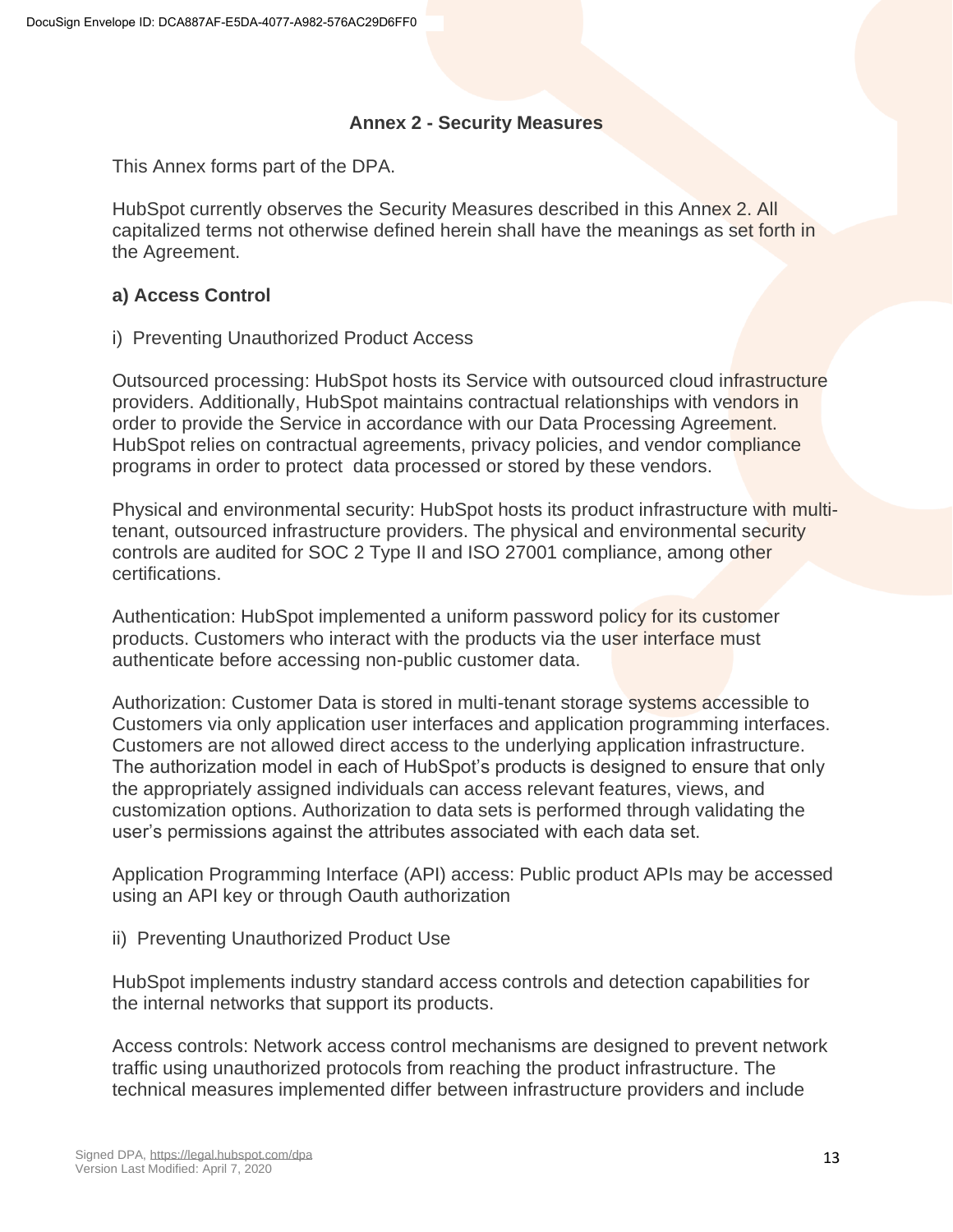Virtual Private Cloud (VPC) implementations, security group assignment, and traditional firewall rules.

Intrusion detection and prevention: HubSpot implemented a Web Application Firewall (WAF) solution to protect hosted customer websites and other internet-accessible applications. The WAF is designed to identify and prevent attacks against publicly available network services.

Static code analysis: Security reviews of code stored in HubSpot's source code repositories is performed, checking for coding best practices and identifiable software flaws.

Penetration testing: HubSpot maintains relationships with industry recognized penetration testing service providers for four annual penetration tests. The intent of the penetration tests is to identify and resolve foreseeable attack vectors and potential abuse scenarios.

Bug bounty: A bug bounty program invites and incentivizes independent security researchers to ethically discover and disclose security flaws. HubSpot implemented a bug bounty program in an effort to widen the available opportunities to engage with the security community and improve the product defenses against sophisticated attacks.

iii) Limitations of Privilege & Authorization Requirements

Product access: A subset of HubSpot's employees have access to the products and to customer data via controlled interfaces. The intent of providing access to a subset of employees is to provide effective customer support, to troubleshoot potential problems, to detect and respond to security incidents and implement data security. Access is enabled through "just in time" requests for access; all such requests are logged. Employees are granted access by role, and reviews of high risk privilege grants are initiated daily. Employee roles are reviewed at least once every six months.

Background checks: All HubSpot employees undergo a third-party background check prior to being extended an employment offer, in accordance with and as permitted by the applicable laws. All employees are required to conduct themselves in a manner consistent with company guidelines, non-disclosure requirements, and ethical standards.

# **b) Transmission Control**

In-transit: HubSpot makes HTTPS encryption (also referred to as SSL or TLS) available on every one of its login interfaces and for free on every customer site hosted on the HubSpot products. HubSpot's HTTPS implementation uses industry standard algorithms and certificates.

At-rest: HubSpot stores user passwords following policies that follow industry standard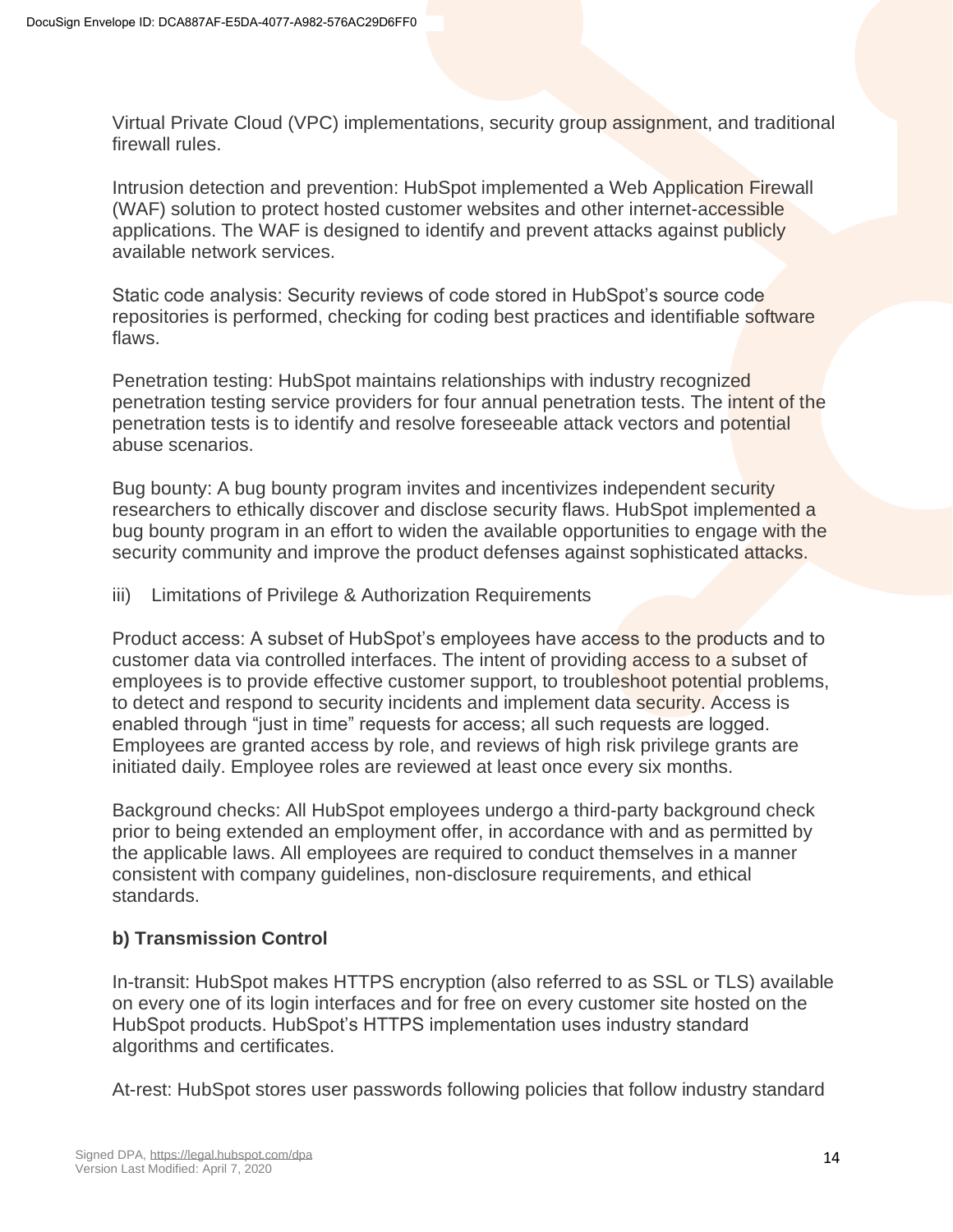practices for security. HubSpot has implemented technologies to ensure that stored data is encrypted at rest.

#### **c) Input Control**

Detection: HubSpot designed its infrastructure to log extensive information about the system behavior, traffic received, system authentication, and other application requests. Internal systems aggregated log data and alert appropriate employees of malicious, unintended, or anomalous activities. HubSpot personnel, including security, operations, and support personnel, are responsive to known incidents.

Response and tracking: HubSpot maintains a record of known security incidents that includes description, dates and times of relevant activities, and incident disposition. Suspected and confirmed security incidents are investigated by security, operations, or support personnel; and appropriate resolution steps are identified and documented. For any confirmed incidents, HubSpot will take appropriate steps to minimize product and Customer damage or unauthorized disclosure. Notification to Customer will be in accordance with the terms of the DPA or Agreement.

# **d) Availability Control**

Infrastructure availability: The infrastructure providers use commercially reasonable efforts to ensure a minimum of 99.95% uptime. The providers maintain a minimum of N+1 redundancy to power, network, and HVAC services.

Fault tolerance: Backup and replication strategies are designed to ensure redundancy and fail-over protections during a significant processing failure. Customer data is backed up to multiple durable data stores and replicated across multiple availability zones.

Online replicas and backups: Where feasible, production databases are designed to replicate data between no less than 1 primary and 1 secondary database. All databases are backed up and maintained using at least industry standard methods.

HubSpot's products are designed to ensure redundancy and seamless failover. The server instances that support the products are also architected with a goal to prevent single points of failure. This design assists HubSpot operations in maintaining and updating the product applications and backend while limiting downtime.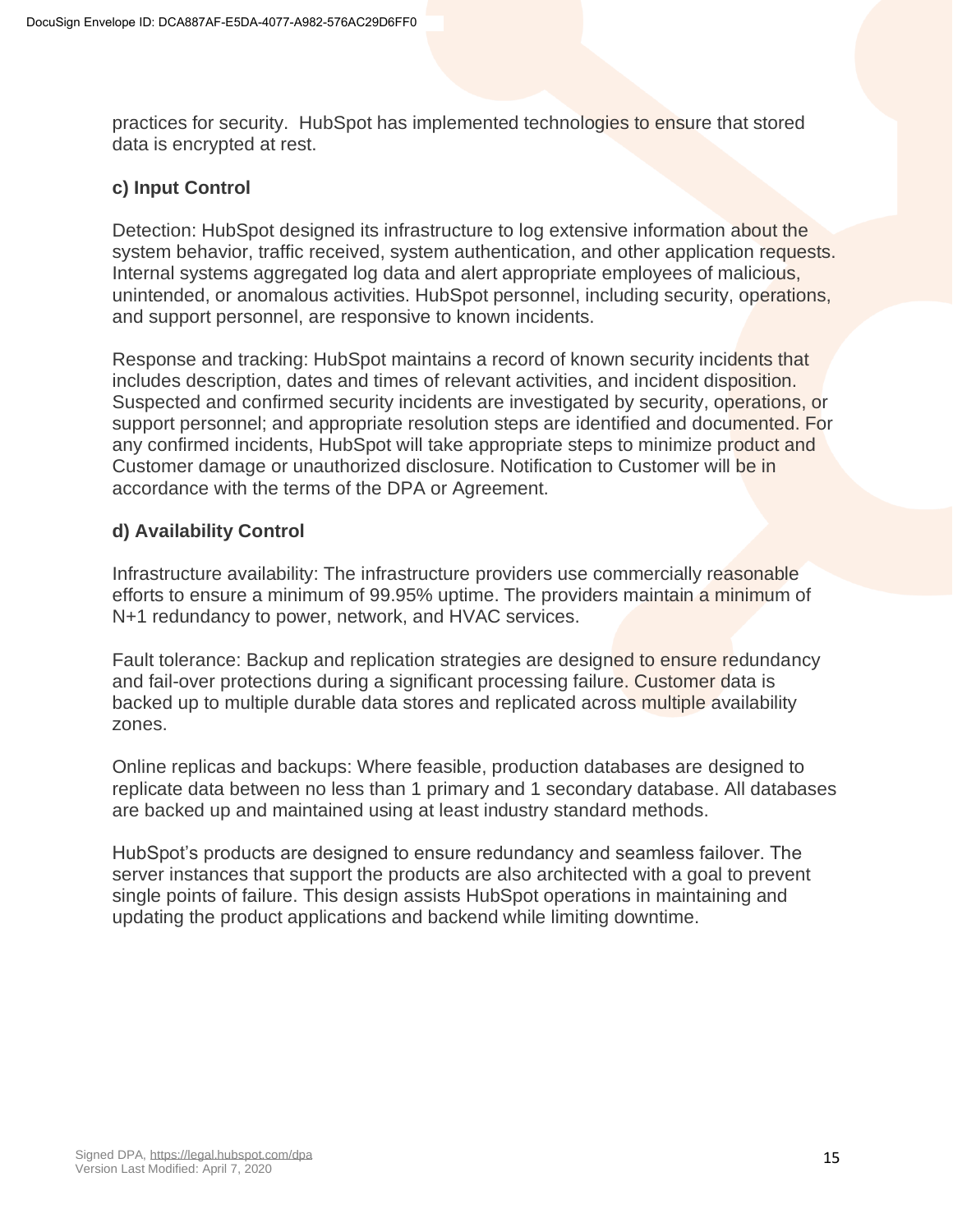# **Annex 3 - Standard Contractual Clauses**

For the purposes of Article 26(2) of Directive 95/46/EC for the transfer of personal data to processors established in third countries which do not ensure an adequate level of data protection,

**The Customer, as defined in the HubSpot Customer Terms of Service** (the "data exporter")

And

**HubSpot Inc., 25 First Street, 2nd Floor, Cambridge, MA 02141** (the "data importer"), each a 'party'; together 'the parties',

HAVE AGREED on the following Contractual Clauses (the Clauses) in order to adduce adequate safeguards with respect to the protection of privacy and fundamental rights and freedoms of individuals for the transfer by the data exporter to the data importer of the personal data specified in Appendix 1.

# *Clause 1*

# **Definitions**

For the purposes of the Clauses:

(a) 'personal data', 'special categories of data', 'process/processing', 'controller', 'processor', 'data subject' and 'supervisory authority' shall have the same meaning as in Directive 95/46/EC of the European Parliament and of the Council of 24 October 1995 on the protection of individuals with regard to the processing of personal data and on the free movement of such data;

(b) 'the data exporter' means the controller who transfers the personal data;

(c) 'the data importer' means the processor who agrees to receive from the data exporter personal data intended for processing on his behalf after the transfer in accordance with his instructions and the terms of the Clauses and who is not subject to a third country's system ensuring adequate protection within the meaning of Article 25(1) of Directive 95/46/EC;

(d) 'the subprocessor' means any processor engaged by the data importer or by any other subprocessor of the data importer who agrees to receive from the data importer or from any other subprocessor of the data importer personal data exclusively intended for processing activities to be carried out on behalf of the data exporter after the transfer in accordance with his instructions, the terms of the Clauses and the terms of the written subcontract;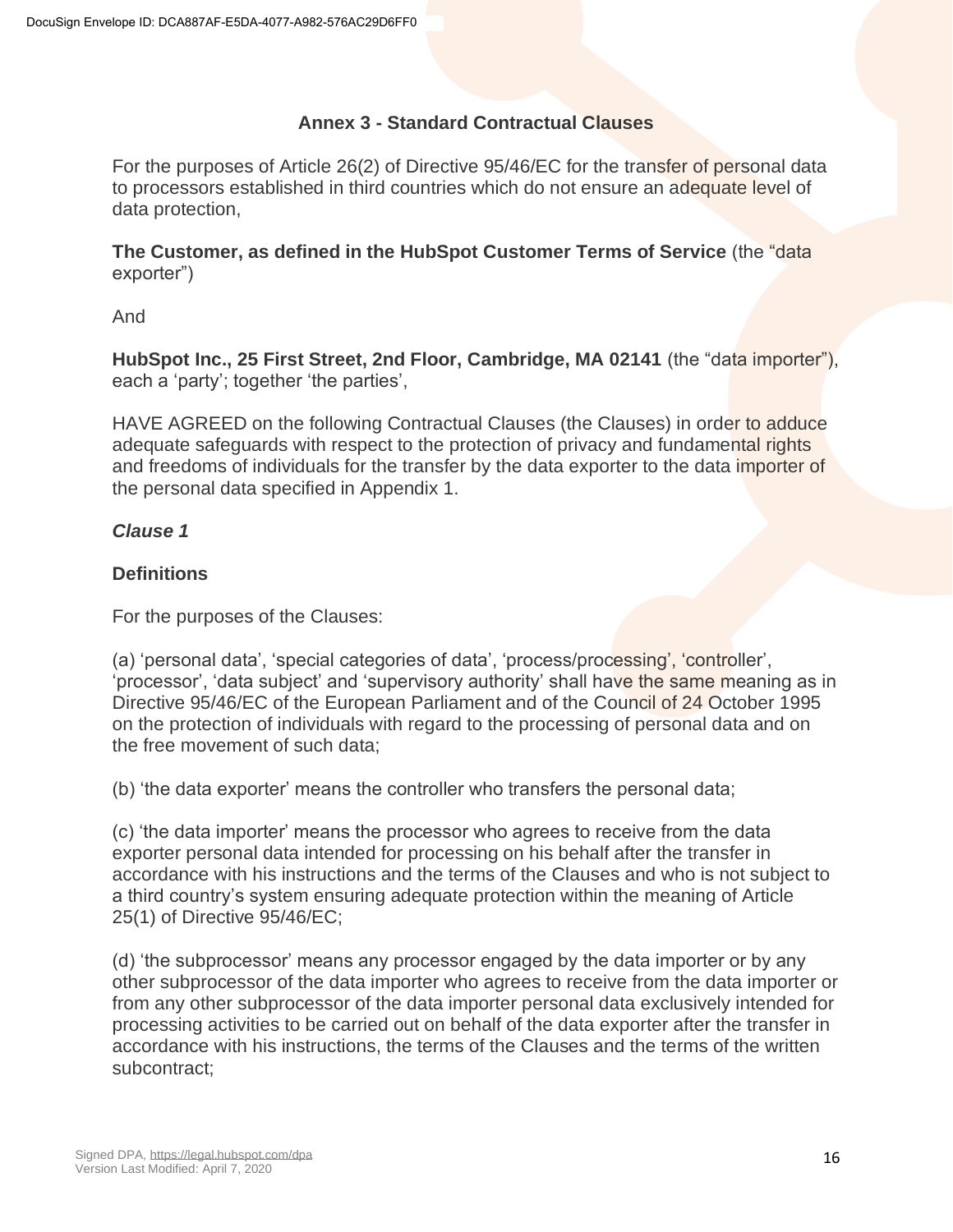(e) 'the applicable data protection law' means the legislation protecting the fundamental rights and freedoms of individuals and, in particular, their right to privacy with respect to the processing of personal data applicable to a data controller in the Member State in which the data exporter is established;

(f) 'technical and organisational security measures' means those measures aimed at protecting personal data against accidental or unlawful destruction or accidental loss, alteration, unauthorised disclosure or access, in particular where the processing involves the transmission of data over a network, and against all other unlawful forms of processing.

#### *Clause 2*

#### **Details of the transfer**

The details of the transfer and in particular the special categories of personal data where applicable are specified in Appendix 1 which forms an integral part of the Clauses.

# *Clause 3*

#### **Third-party beneficiary clause**

- 1. The data subject can enforce against the data exporter this Clause, Clause 4(b) to (i), Clause  $5(a)$  to (e), and (g) to (i), Clause  $6(1)$  and  $(2)$ , Clause 7, Clause 8(2), and Clauses 9 to 12 as third-party beneficiary.
- 2. The data subject can enforce against the data importer this Clause, Clause 5(a) to (e) and (g), Clause 6, Clause 7, Clause 8(2), and Clauses 9 to 12, in cases where the data exporter has factually disappeared or has ceased to exist in law unless any successor entity has assumed the entire legal obligations of the data exporter by contract or by operation of law, as a result of which it takes on the rights and obligations of the data exporter, in which case the data subject can enforce them against such entity.
- 3. The data subject can enforce against the subprocessor this Clause, Clause 5(a) to (e) and (g), Clause 6, Clause 7, Clause 8(2), and Clauses 9 to 12, in cases where both the data exporter and the data importer have factually disappeared or ceased to exist in law or have become insolvent, unless any successor entity has assumed the entire legal obligations of the data exporter by contract or by operation of law as a result of which it takes on the rights and obligations of the data exporter, in which case the data subject can enforce them against such entity. Such third-party liability of the subprocessor shall be limited to its own processing operations under the Clauses.
- 4. The parties do not object to a data subject being represented by an association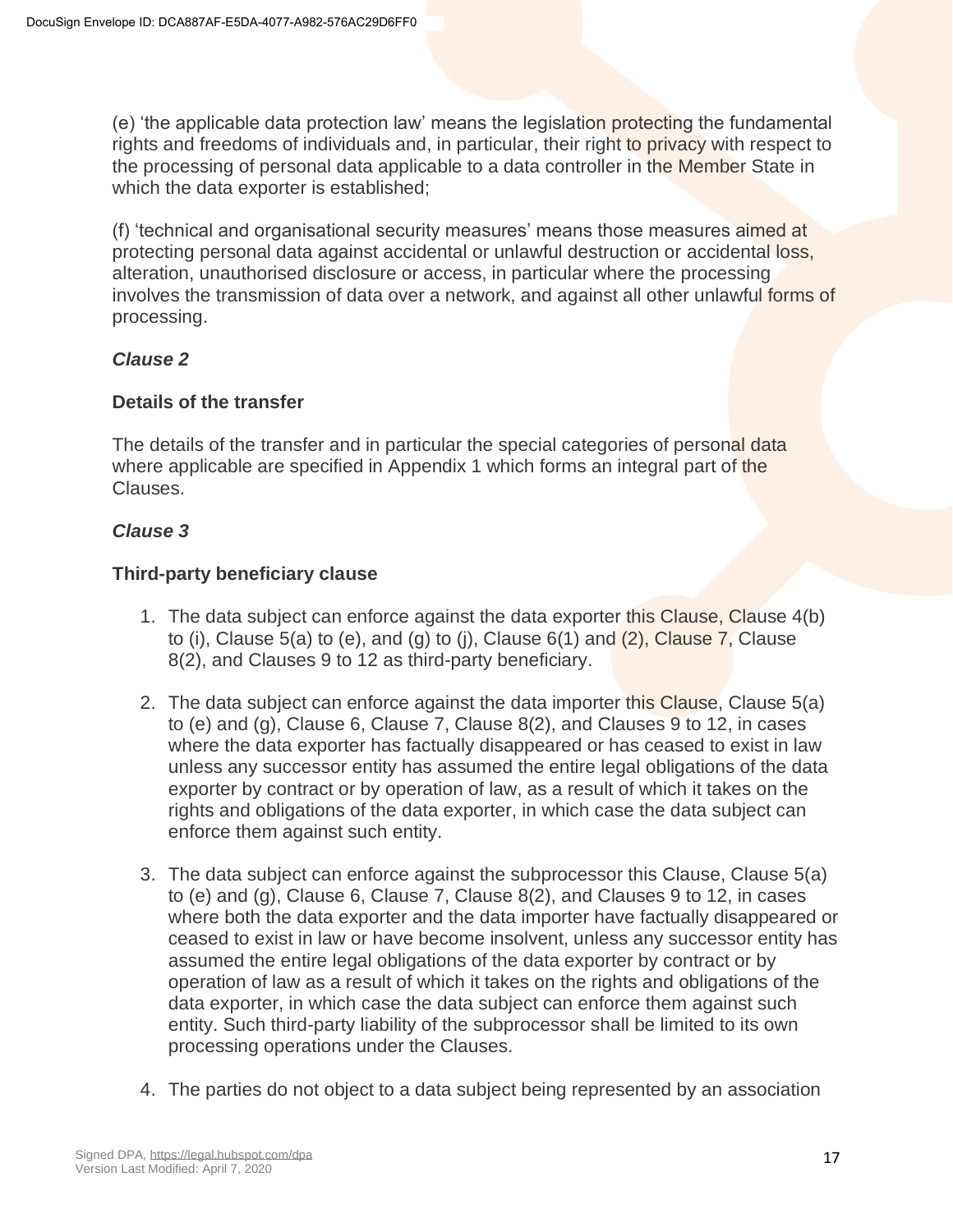or other body if the data subject so expressly wishes and if permitted by national law.

#### *Clause 4*

#### **Obligations of the data exporter**

The data exporter agrees and warrants:

(a) that the processing, including the transfer itself, of the personal data has been and will continue to be carried out in accordance with the relevant provisions of the applicable data protection law (and, where applicable, has been notified to the relevant authorities of the Member State where the data exporter is established) and does not violate the relevant provisions of that State;

(b) that it has instructed and throughout the duration of the personal data-processing services will instruct the data importer to process the personal data transferred only on the data exporter's behalf and in accordance with the applicable data protection law and the Clauses;

(c) that the data importer will provide sufficient guarantees in respect of the technical and organisational security measures specified in Appendix 2 to this contract;

(d) that after assessment of the requirements of the applicable data protection law, the security measures are appropriate to protect personal data against accidental or unlawful destruction or accidental loss, alteration, unauthorised disclosure or access, in particular where the processing involves the transmission of data over a network, and against all other unlawful forms of processing, and that these measures ensure a level of security appropriate to the risks presented by the processing and the nature of the data to be protected having regard to the state of the art and the cost of their implementation;

(e) that it will ensure compliance with the security measures;

(f) that, if the transfer involves special categories of data, the data subject has been informed or will be informed before, or as soon as possible after, the transfer that its data could be transmitted to a third country not providing adequate protection within the meaning of Directive 95/46/EC;

(g) to forward any notification received from the data importer or any subprocessor pursuant to Clause 5(b) and Clause 8(3) to the data protection supervisory authority if the data exporter decides to continue the transfer or to lift the suspension;

(h) to make available to the data subjects upon request a copy of the Clauses, with the exception of Appendix 2, and a summary description of the security measures, as well as a copy of any contract for subprocessing services which has to be made in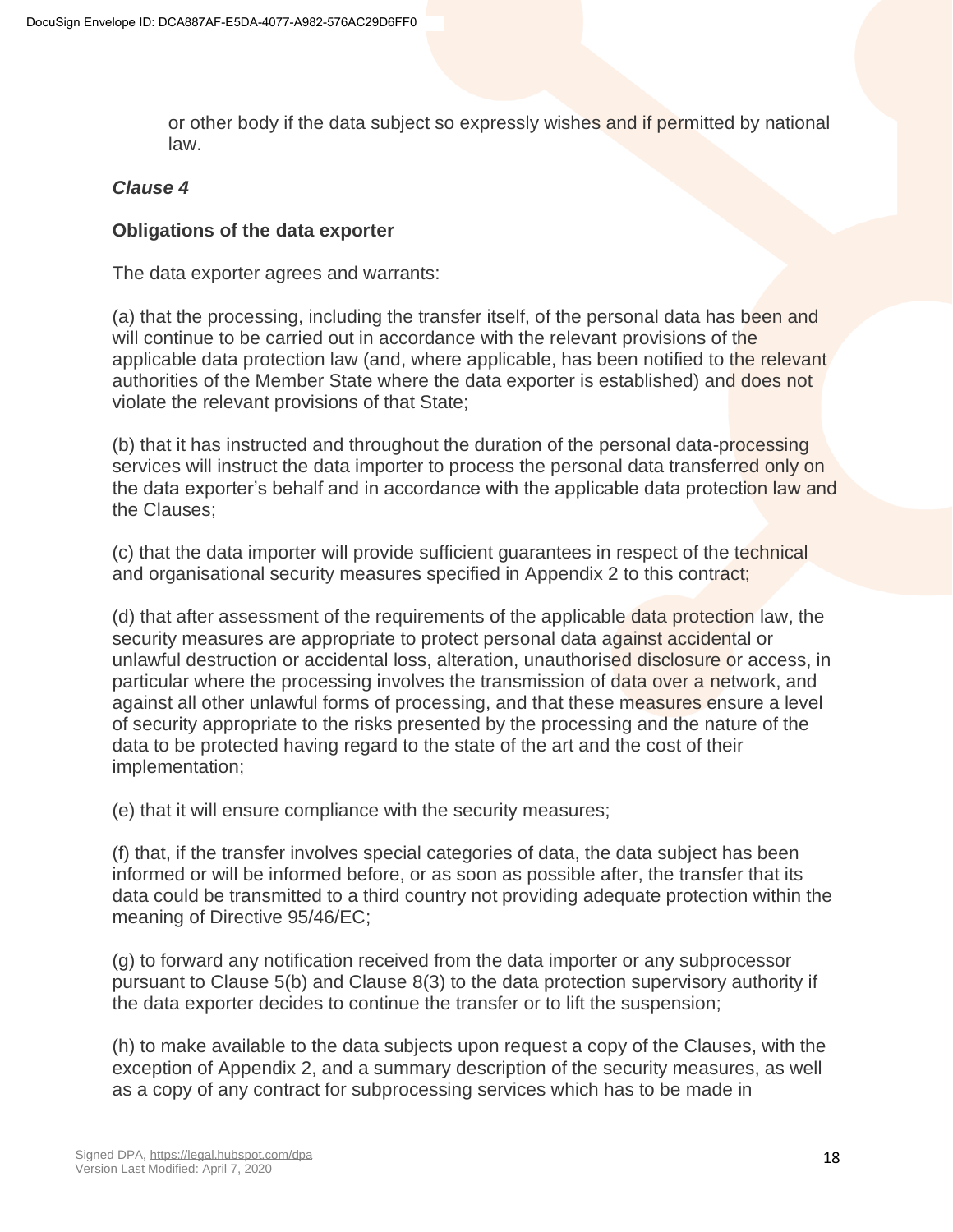accordance with the Clauses, unless the Clauses or the contract contain commercial information, in which case it may remove such commercial information;

(i) that, in the event of subprocessing, the processing activity is carried out in accordance with Clause 11 by a subprocessor providing at least the same level of protection for the personal data and the rights of data subject as the data importer under the Clauses; and

(j) that it will ensure compliance with Clause 4(a) to (i).

#### *Clause 5*

#### **Obligations of the data importer**

The data importer agrees and warrants:

(a) to process the personal data only on behalf of the data exporter and in compliance with its instructions and the Clauses; if it cannot provide such compliance for whatever reasons, it agrees to inform promptly the data exporter of its inability to comply, in which case the data exporter is entitled to suspend the transfer of data and/or terminate the contract;

(b) that it has no reason to believe that the legislation applicable to it prevents it from fulfilling the instructions received from the data exporter and its obligations under the contract and that in the event of a change in this legislation which is likely to have a substantial adverse effect on the warranties and obligations provided by the Clauses, it will promptly notify the change to the data exporter as soon as it is aware, in which case the data exporter is entitled to suspend the transfer of data and/or terminate the contract;

(c) that it has implemented the technical and organisational security measures specified in Appendix 2 before processing the personal data transferred;

(d) that it will promptly notify the data exporter about:

(i) any legally binding request for disclosure of the personal data by a law enforcement authority unless otherwise prohibited, such as a prohibition under criminal law to preserve the confidentiality of a law enforcement investigation;

(ii) any accidental or unauthorised access; and

(iii) any request received directly from the data subjects without responding to that request, unless it has been otherwise authorised to do so;

(e) to deal promptly and properly with all inquiries from the data exporter relating to its processing of the personal data subject to the transfer and to abide by the advice of the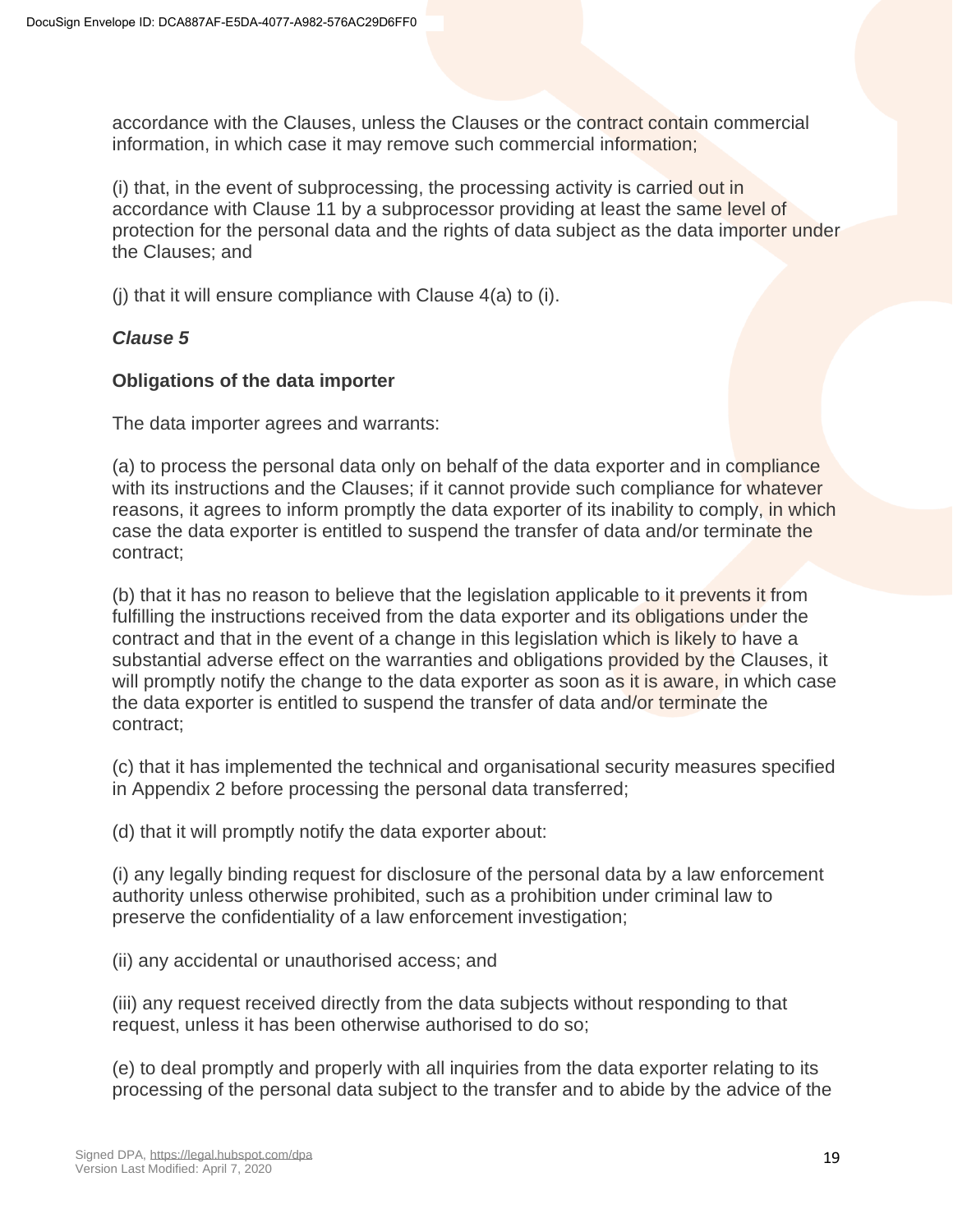supervisory authority with regard to the processing of the data transferred;

(f) at the request of the data exporter to submit its data-processing facilities for audit of the processing activities covered by the Clauses which shall be carried out by the data exporter or an inspection body composed of independent members and in possession of the required professional qualifications bound by a duty of confidentiality, selected by the data exporter, where applicable, in agreement with the supervisory authority;

(g) to make available to the data subject upon request a copy of the Clauses, or any existing contract for subprocessing, unless the Clauses or contract contain commercial information, in which case it may remove such commercial information, with the exception of Appendix 2 which shall be replaced by a summary description of the security measures in those cases where the data subject is unable to obtain a copy from the data exporter;

(h) that, in the event of subprocessing, it has previously informed the data exporter and obtained its prior written consent;

(i) that the processing services by the subprocessor will be carried out in accordance with Clause 11;

(j) to send promptly a copy of any subprocessor agreement it concludes under the Clauses to the data exporter.

# *Clause 6*

#### **Liability**

- 1. The parties agree that any data subject, who has suffered damage as a result of any breach of the obligations referred to in Clause 3 or in Clause 11 by any party or subprocessor is entitled to receive compensation from the data exporter for the damage suffered.
- 2. If a data subject is not able to bring a claim for compensation in accordance with paragraph 1 against the data exporter, arising out of a breach by the data importer or his subprocessor of any of their obligations referred to in Clause 3 or in Clause 11, because the data exporter has factually disappeared or ceased to exist in law or has become insolvent, the data importer agrees that the data subject may issue a claim against the data importer as if it were the data exporter, unless any successor entity has assumed the entire legal obligations of the data exporter by contract of by operation of law, in which case the data subject can enforce its rights against such entity. The data importer may not rely on a breach by a subprocessor of its obligations in order to avoid its own liabilities.
- 3. If a data subject is not able to bring a claim against the data exporter or the data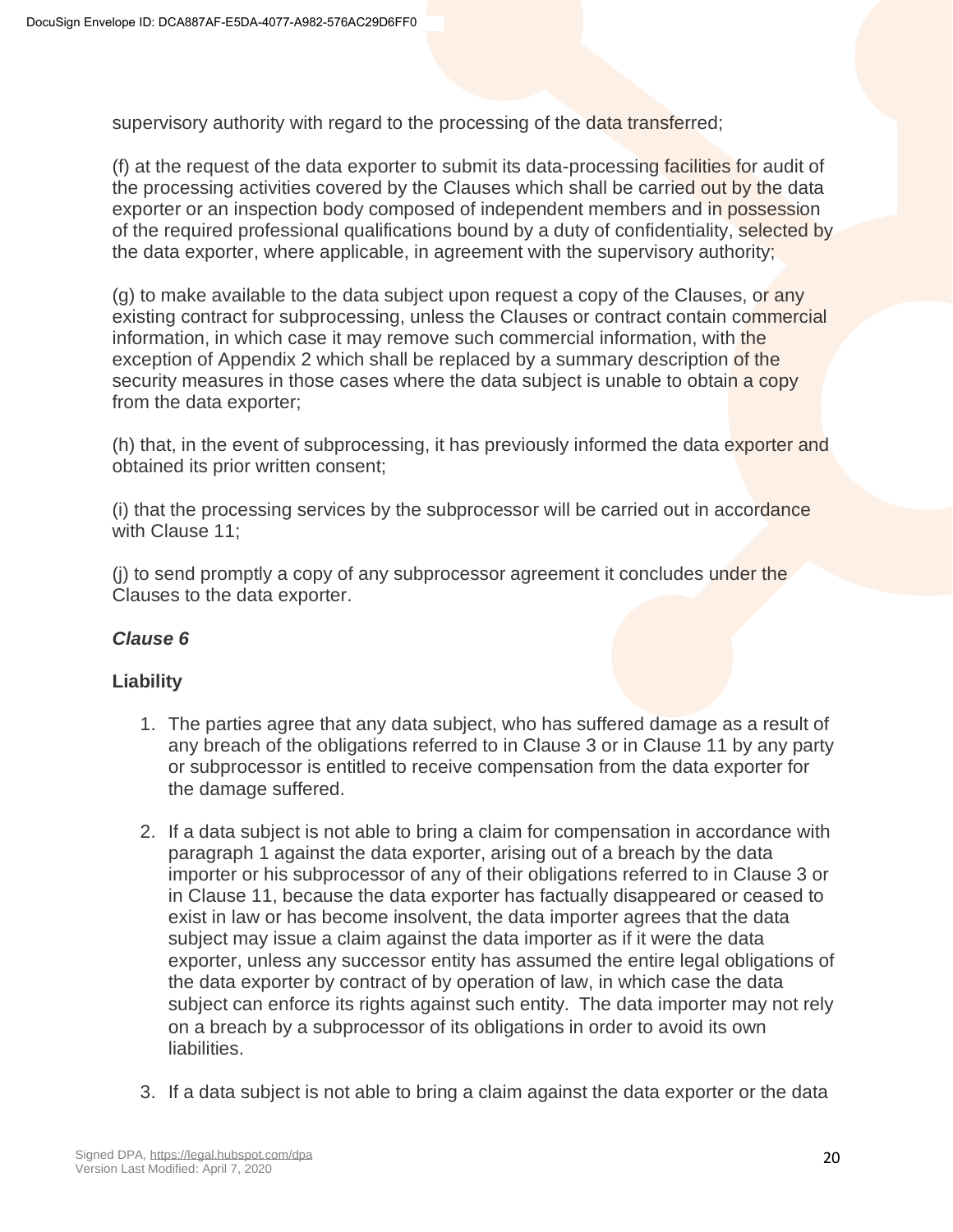importer referred to in paragraphs 1 and 2, arising out of a breach by the subprocessor of any of their obligations referred to in Clause 3 or in Clause 11 because both the data exporter and the data importer have factually disappeared or ceased to exist in law or have become insolvent, the subprocessor agrees that the data subject may issue a claim against the data subprocessor with regard to its own processing operations under the Clauses as if it were the data exporter or the data importer, unless any successor entity has assumed the entire legal obligations of the data exporter or data importer by contract or by operation of law, in which case the data subject can enforce its rights against such entity. The liability of the subprocessor shall be limited to its own processing operations under the Clauses.

# *Clause 7*

# **Mediation and jurisdiction**

1. The data importer agrees that if the data subject invokes against it third-party beneficiary rights and/or claims compensation for damages under the Clauses, the data importer will accept the decision of the data subject:

(a) to refer the dispute to mediation, by an independent person or, where applicable, by the supervisory authority;

(b) to refer the dispute to the courts in the Member State in which the data exporter is established.

2. The parties agree that the choice made by the data subject will not prejudice its substantive or procedural rights to seek remedies in accordance with other provisions of national or international law.

# *Clause 8*

#### **Cooperation with supervisory authorities**

- 1. The data exporter agrees to deposit a copy of this contract with the supervisory authority if it so requests or if such deposit is required under the applicable data protection law.
- 2. The parties agree that the supervisory authority has the right to conduct an audit of the data importer, and of any subprocessor, which has the same scope and is subject to the same conditions as would apply to an audit of the data exporter under the applicable data protection law.
- 3. The data importer shall promptly inform the data exporter about the existence of legislation applicable to it or any subprocessor preventing the conduct of an audit of the data importer, or any subprocessor, pursuant to paragraph 2. In such a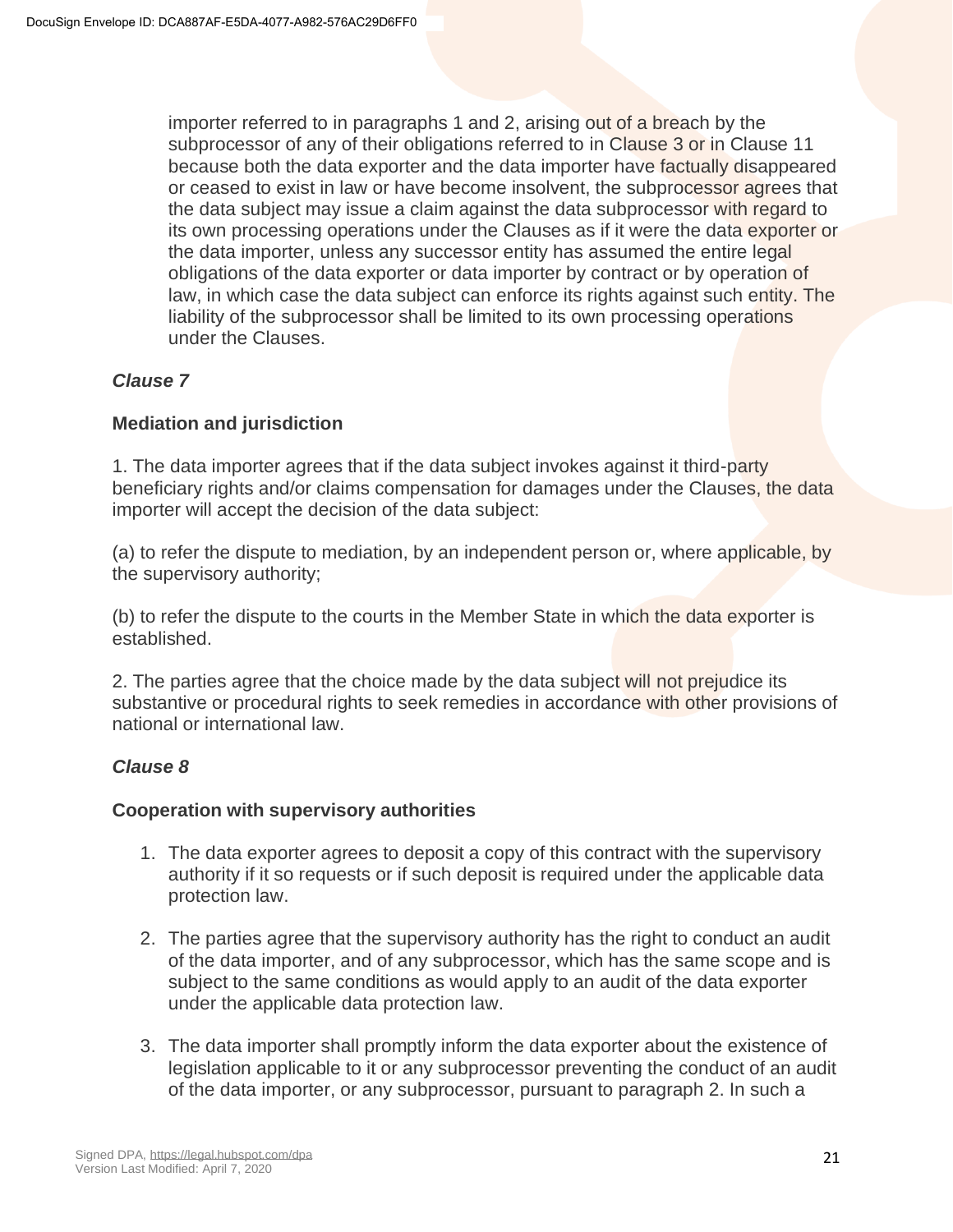case the data exporter shall be entitled to take the measures foreseen in Clause 5(b).

#### *Clause 9*

#### **Governing law**

The Clauses shall be governed by the law of the Member State in which the data exporter is established.

#### *Clause 10*

# **Variation of the contract**

The parties undertake not to vary or modify the Clauses. This does not preclude the parties from adding clauses on business related issues where required as long as they do not contradict the Clause.

#### *Clause 11*

#### **Subprocessing**

- 1. The data importer shall not subcontract any of its processing operations performed on behalf of the data exporter under the Clauses without the prior written consent of the data exporter. Where the data importer subcontracts its obligations under the Clauses, with the consent of the data exporter, it shall do so only by way of a written agreement with the subprocessor which imposes the same obligations on the subprocessor as are imposed on the data importer under the Clauses. Where the subprocessor fails to fulfil its data protection obligations under such written agreement the data importer shall remain fully liable to the data exporter for the performance of the subprocessor's obligations under such agreement.
- 2. The prior written contract between the data importer and the subprocessor shall also provide for a third-party beneficiary clause as laid down in Clause 3 for cases where the data subject is not able to bring the claim for compensation referred to in paragraph 1 of Clause 6 against the data exporter or the data importer because they have factually disappeared or have ceased to exist in law or have become insolvent and no successor entity has assumed the entire legal obligations of the data exporter or data importer by contract or by operation of law. Such third-party liability of the subprocessor shall be limited to its own processing operations under the Clauses.
- 3. The provisions relating to data protection aspects for subprocessing of the contract referred to in paragraph 1 shall be governed by the law of the Member State in which the data exporter is established.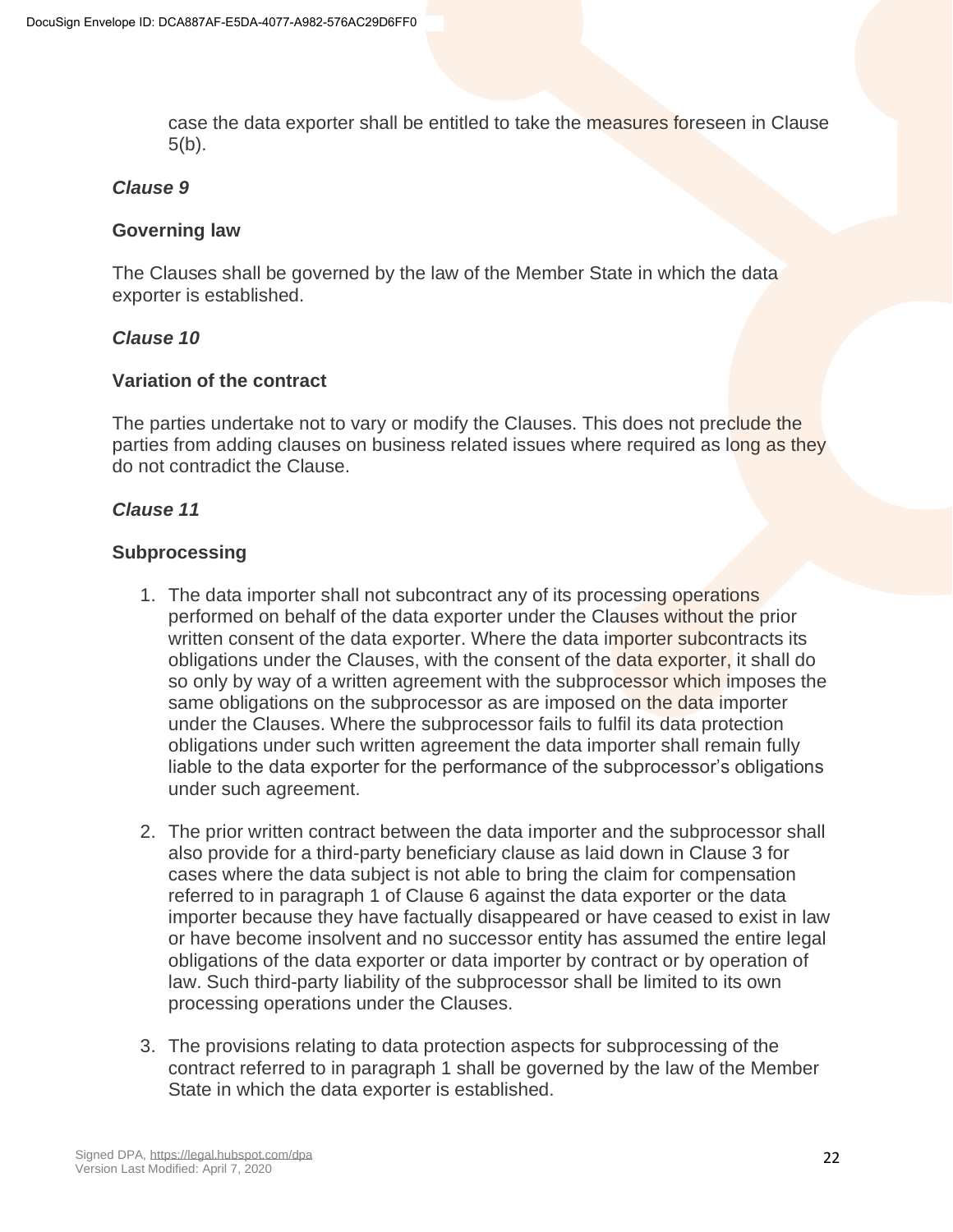4. The data exporter shall keep a list of subprocessing agreements concluded under the Clauses and notified by the data importer pursuant to Clause 5(j), which shall be updated at least once a year. The list shall be available to the data exporter's data protection supervisory authority.

# *Clause 12*

#### **Obligation after the termination of personal data-processing services**

- 1. The parties agree that on the termination of the provision of data-processing services, the data importer and the subprocessor shall, at the choice of the data exporter, return all the personal data transferred and the copies thereof to the data exporter or shall destroy all the personal data and certify to the data exporter that it has done so, unless legislation imposed upon the data importer prevents it from returning or destroying all or part of the personal data transferred. In that case, the data importer warrants that it will guarantee the confidentiality of the personal data transferred and will not actively process the personal data transferred anymore.
- 2. The data importer and the subprocessor warrant that upon request of the data exporter and/or of the supervisory authority, it will submit its data-processing facilities for an audit of the measures referred to in paragraph 1.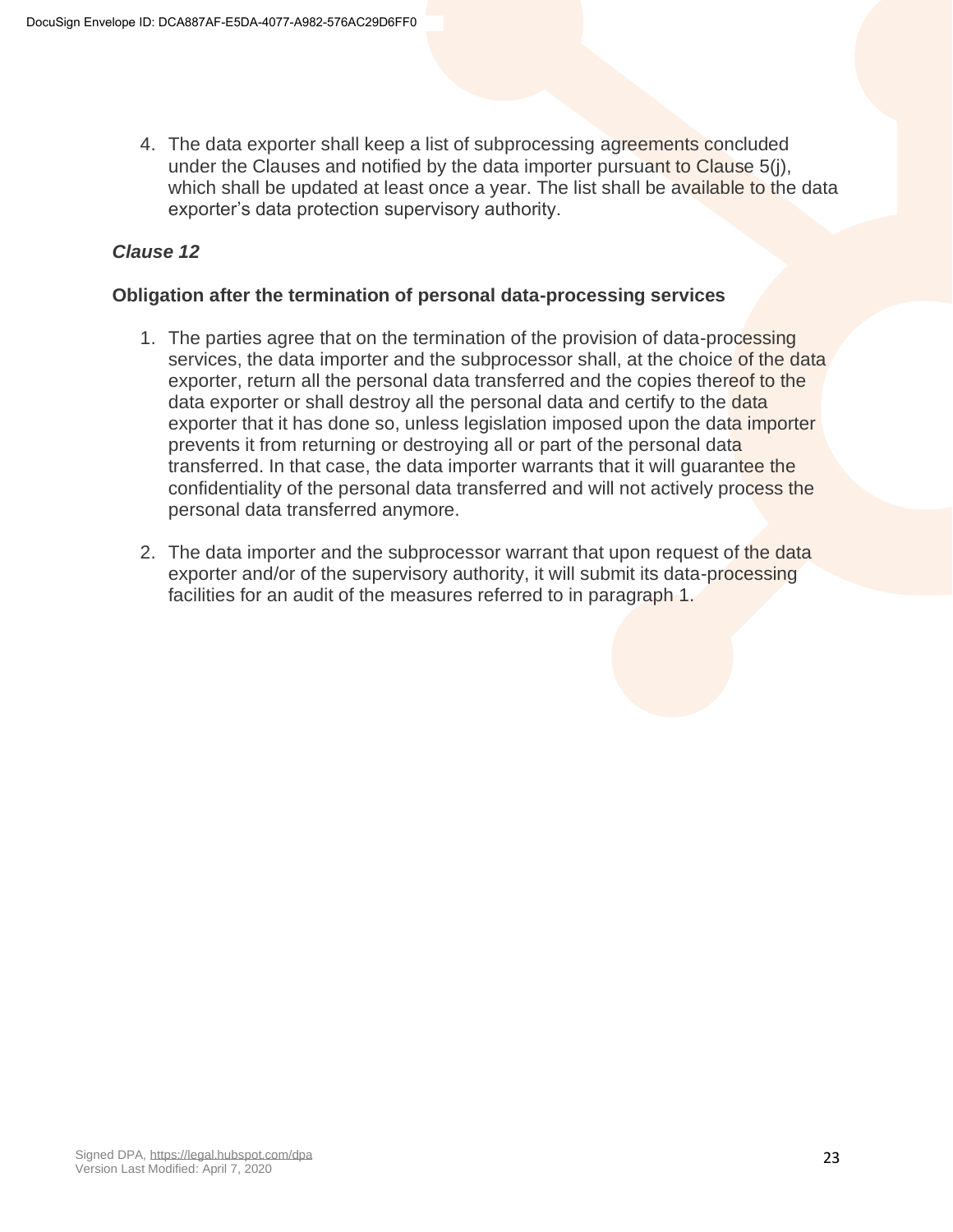# **On behalf of the data exporter:**

Name (written out in full): …

Position: …

Address: …

Other information necessary in order for the contract to be binding (if any):



Signature …

# **On behalf of the data importer:**

Name (written out in full): John Patrick Kelleher Position: General Counsel Address: 25 First Street, Cambridge, MA 02492 U.S.A. Other information necessary in order for the contract to be binding (if any):



DocuSigned by: John Kelleher 7FBC0DCA88BC4B8.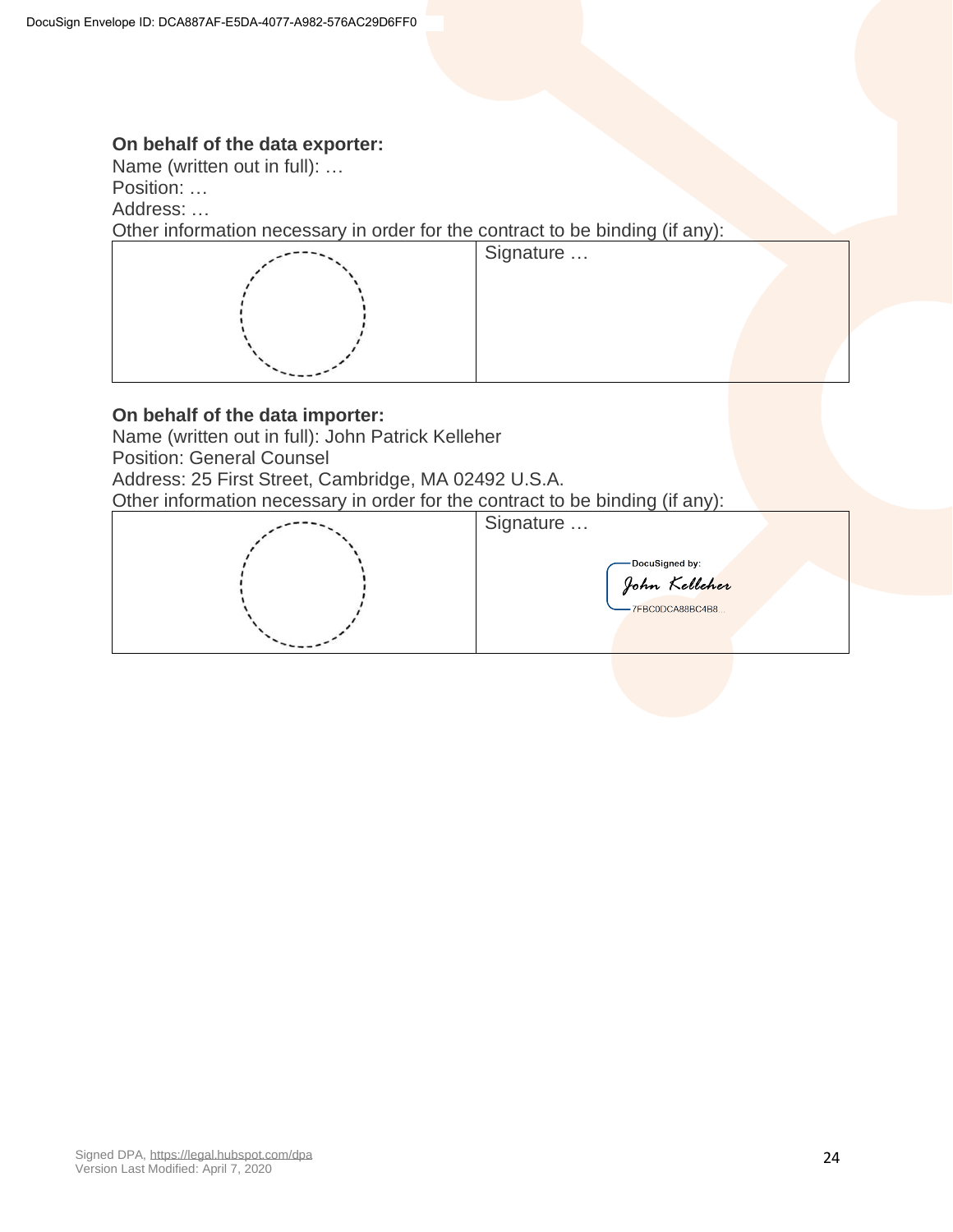# **Appendix 1 to the Standard Contractual Clauses**

This Appendix forms part of the Clauses.

Defined terms used in this Appendix 1 shall have the meaning given to them in the Agreement (including the DPA).

#### **Data exporter**

The data exporter is the legal entity specified as "Customer" in the DPA.

#### **Data importer**

The data importer is HubSpot, Inc.

#### **Data subjects**

Please see Annex 1 of the DPA, which describes the data subjects.

#### **Categories of data**

Please see Annex 1 of the DPA, which describes the categories of data. Special categories of data (if appropriate)

The parties do not anticipate the transfer of special categories of data.

#### **Purposes of Processing**

HubSpot, Inc. shall process personal data as necessary to provide the Subscription Services to data exporter in accordance with the Agreement. Processing operations

Please see Annex 1 of the DPA, which describes the processing operations.

DATA EXPORTER

Name: … Authorised Signature …

DATA IMPORTER Name: John P. Kelleher, General Counsel Authorised Signature …

DocuSigned by: John Kelleher 7FBC0DCA88BC4B8..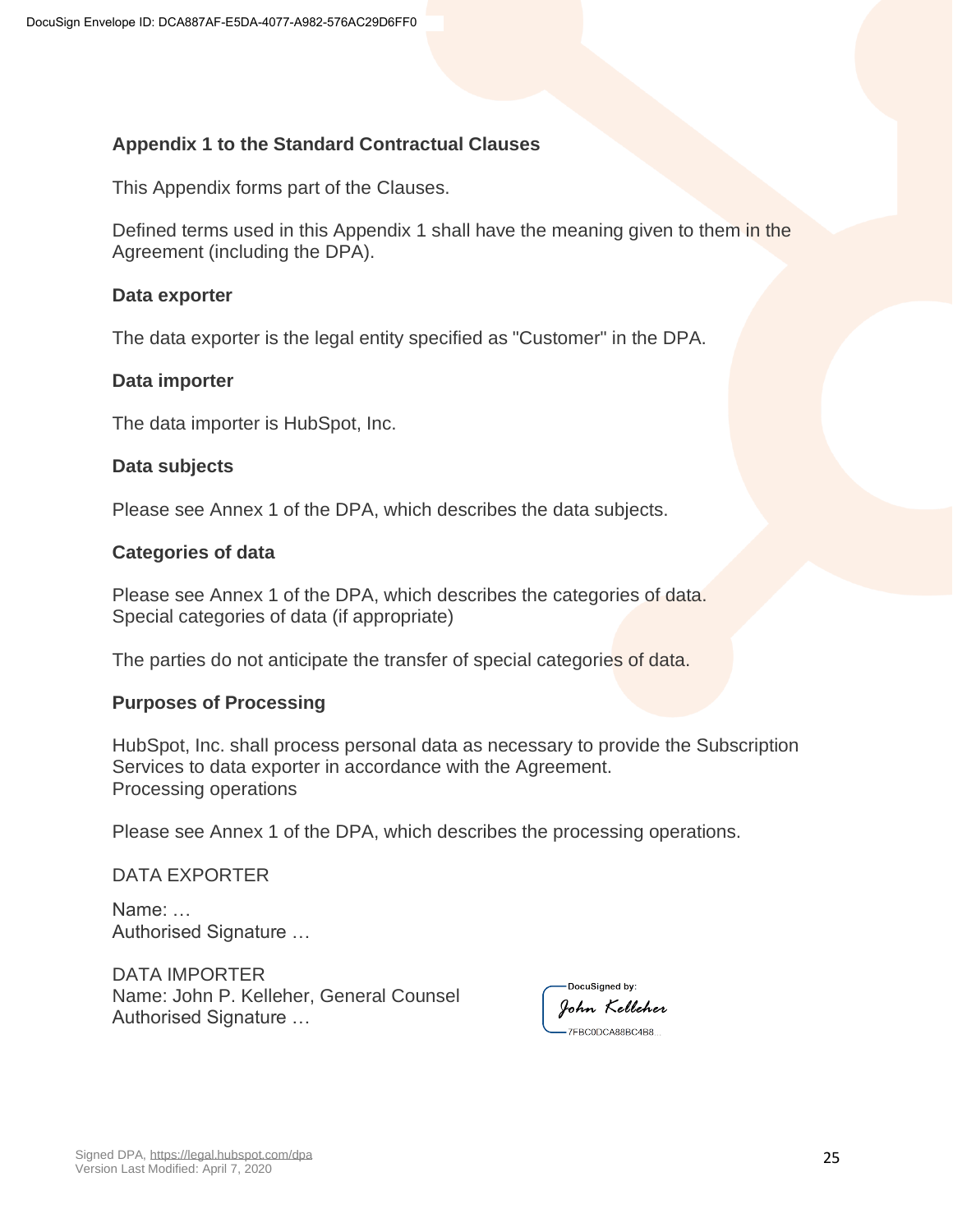# **Appendix 2 to the Standard Contractual Clauses**

This Appendix forms part of the Clauses.

Description of the technical and organisational security measures implemented by the data importer in accordance with Clauses 4(d) and 5(c) (or document/legislation attached):

Please see Annex 2 of the DPA, which describes the technical and organisational security measures implemented by HubSpot.

DATA EXPORTER Name: … Authorised Signature …

DATA IMPORTER Name: John Kelleher, General Counsel Authorised Signature …

DocuSigned by: John Kelleher 7FBC0DCA88BC4B8.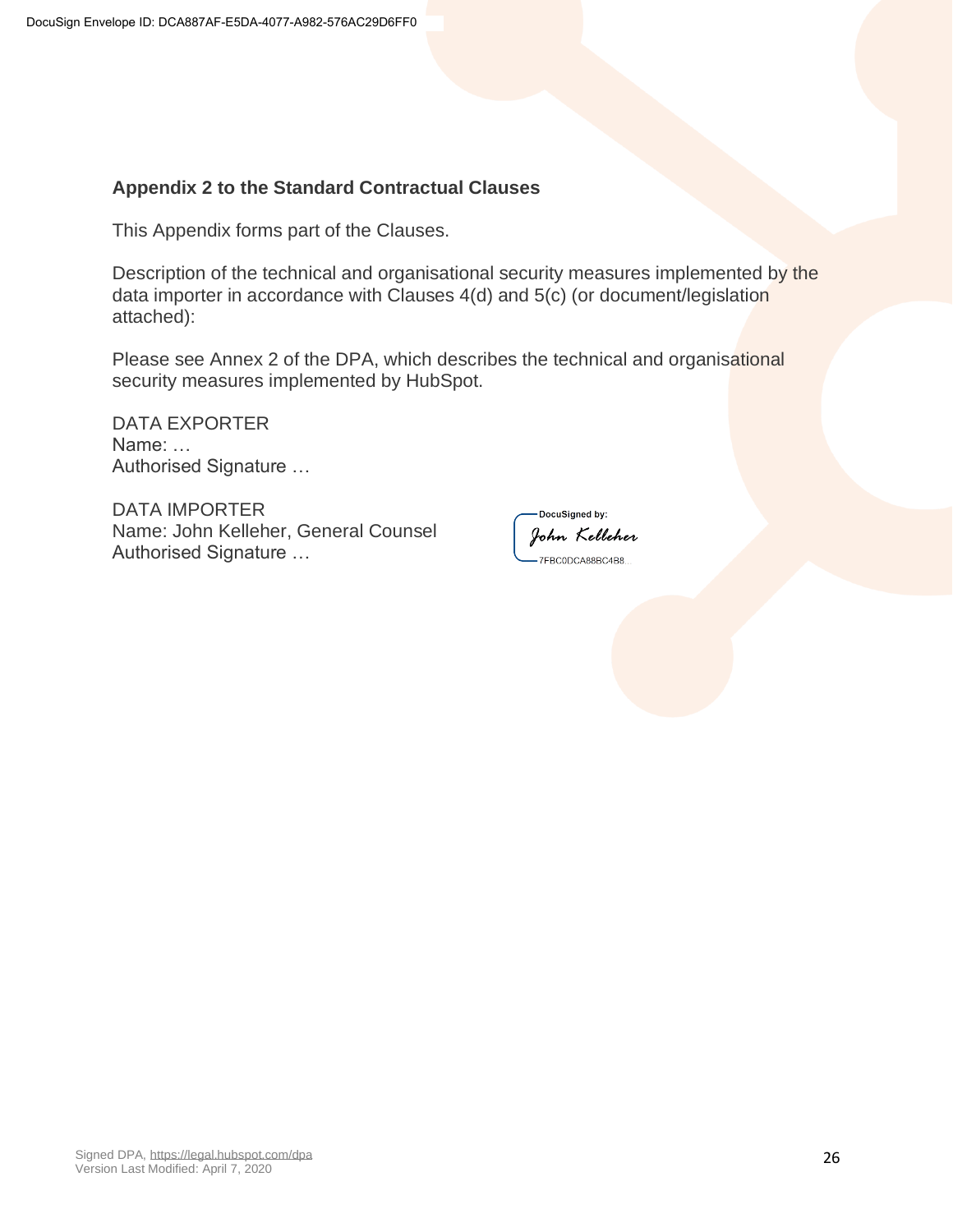# **Appendix 3 to the Standard Contractual Clauses**

This Appendix forms part of the Clauses.

This Appendix sets out the parties' interpretation of their respective obligations under specific terms of the Standard Contractual Clauses ("Clauses"). Where a party complies with the interpretations set out in this Appendix, that party shall be deemed by the other party to have complied with its commitments under the Clauses.

For the purposes of this Appendix, "DPA" means the Data Processing Agreement in place between Customer and HubSpot and to which these Clauses are incorporated and "Agreement" shall have the meaning given to it in the DPA.

# **Clause 4(h) and 8: Disclosure of these Clauses**

a.Data exporter agrees that these Clauses constitute data importer's Confidential Information as that term is defined in the Agreement and may not be disclosed by data exporter to any third party without data importer's prior written consent unless permitted pursuant to Agreement. This shall not prevent disclosure of these Clauses to a data subject pursuant to Clause 4(h) or a supervisory authority pursuant to Clause 8.

#### **Clause 5(a): Suspension of data transfers and termination**

a. The parties acknowledge that data importer may process the personal data only on behalf of the data exporter and in compliance with its instructions as provided by the data exporter and the Clauses.

b. The parties acknowledge that if data importer cannot provide such compliance for whatever reason, it agrees to inform promptly the data exporter of its inability to comply, in which case the data exporter is entitled to suspend the transfer of data and/or terminate the contract.

c. If the data exporter intends to suspend the transfer of personal data and/or terminate these Clauses, it shall endeavour to provide notice to the data importer and provide data importer with a reasonable period of time to cure the non-compliance ("Cure Period").

d. If after the Cure Period the data importer has not or cannot cure the non-compliance then the data exporter may suspend or terminate the transfer of personal data immediately. The data exporter shall not be required to provide such notice in instance where it considers there is a material risk of harm to data subjects or their personal data.

# **Clause 5(f): Audit**

a. Data exporter acknowledges and agrees that it exercises its audit right under Clause 5(f) by instructing data importer to comply with the audit measures described in Section 7(g) (Demonstration of Compliance) of the DPA.

# **Clause 5(j): Disclosure of subprocessor agreements**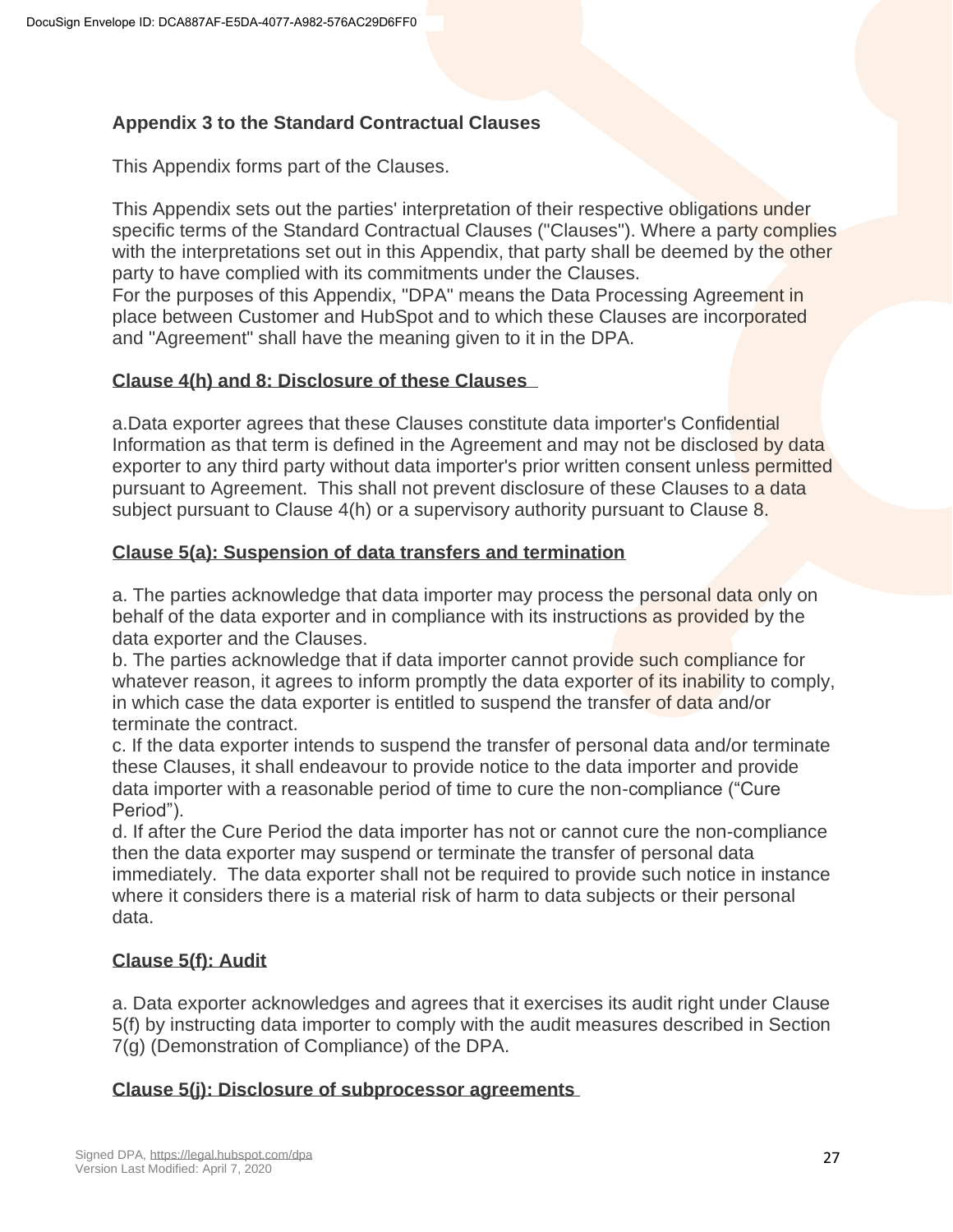a. The parties acknowledge the obligation of the data importer to send promptly a copy of any onward subprocessor agreement it concludes under the Clauses to the data exporter.

b. The parties further acknowledge that, pursuant to subprocessor confidentiality restrictions, data importer may be restricted from disclosing onward subprocessor agreements to data exporter. Notwithstanding this, data importer shall use reasonable efforts to require any subprocessor it appoints to permit it to disclose the subprocessor agreement to data exporter.

c. Even where data importer cannot disclose a subprocessor agreement to data exporter, the parties agree that, upon the request of data exporter, data importer shall (on a confidential basis) provide all information it reasonably requires in connection with such subprocessing agreement to data exporter.

#### **Clause 6: Liability**

a. Any claims brought under the Clauses shall be subject to the terms and conditions, including but not limited to, the exclusions and limitations set forth in the Agreement. In no event shall any party limit its liability with respect to any data subject rights under these Clauses.

#### **Clause 11: Onward subprocessing**

a. The parties acknowledge that, pursuant to FAQ II.1 in Article 29 Working Party Paper WP 176 entitled "*FAQs in order to address some issues raised by the entry into force of the EU Commission Decision 2010/87/EU of 5 February 2010 on standard contractual clauses for the transfer of personal data to processors established in third countries under Directive 95/46/EC*" the data exporter may provide a general consent to onward subprocessing by the data importer.

b. Accordingly, data exporter provides a general consent to data importer, pursuant to Clause 11 of these Clauses, to engage onward subprocessors. Such consent is conditional on data importer's compliance with the requirements set out in Section 7(d) (Notification and Objection to New Sub-Processors) of the DPA.

#### **Clause 12: Obligation after the termination of personal data-processing services**

a. Data importer agrees that the data exporter will fulfil its obligation to return or destroy all the personal data on the termination of the provision of data-processing services by complying with the "Deletion or Return of Personal Data" section of the DPA.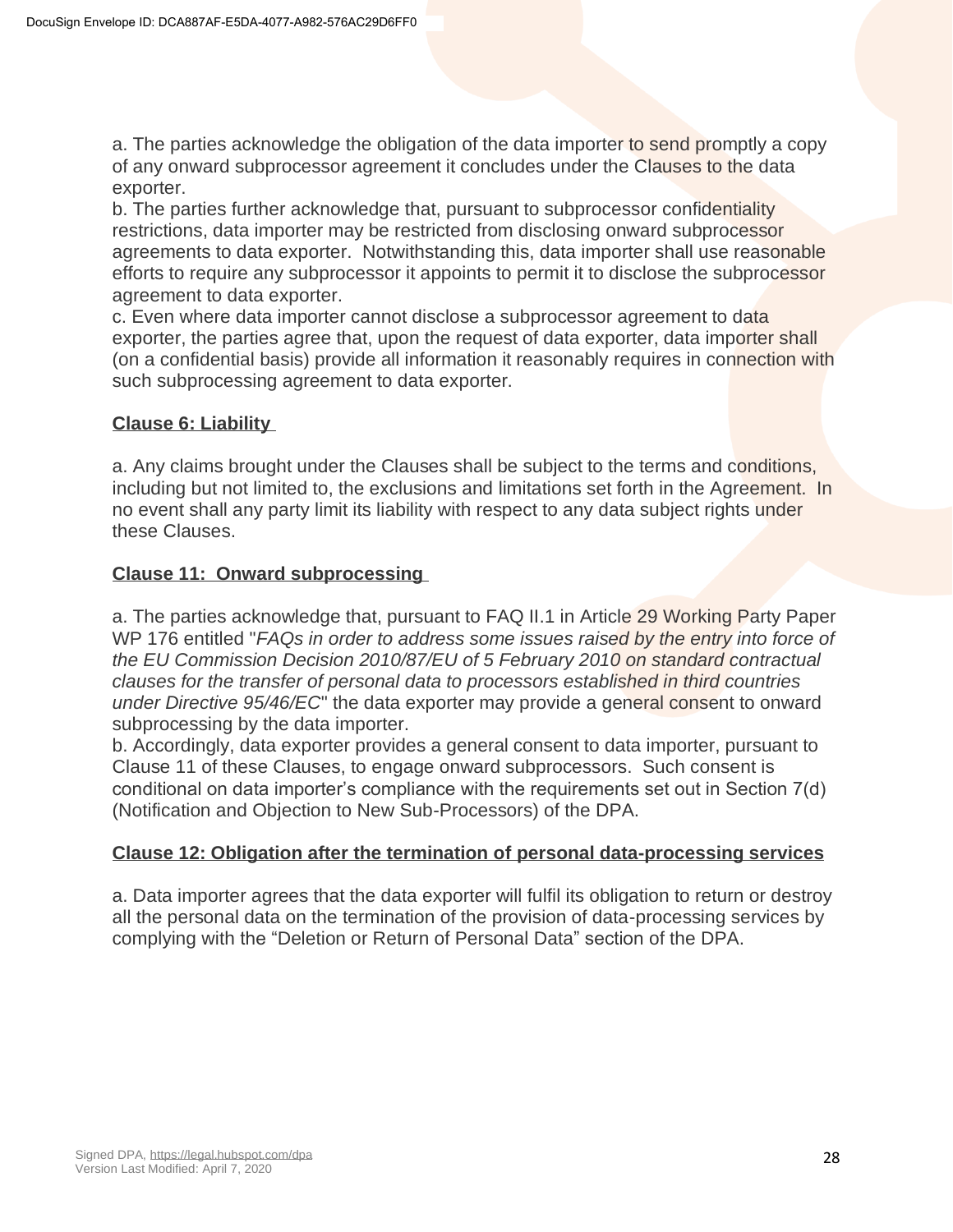DATA EXPORTER Name: … Authorised Signature …

DATA IMPORTER Name: John Kelleher, General Counsel Authorised Signature …

-DocuSigned by: John Kelleher 7FBC0DCA88BC4B8...